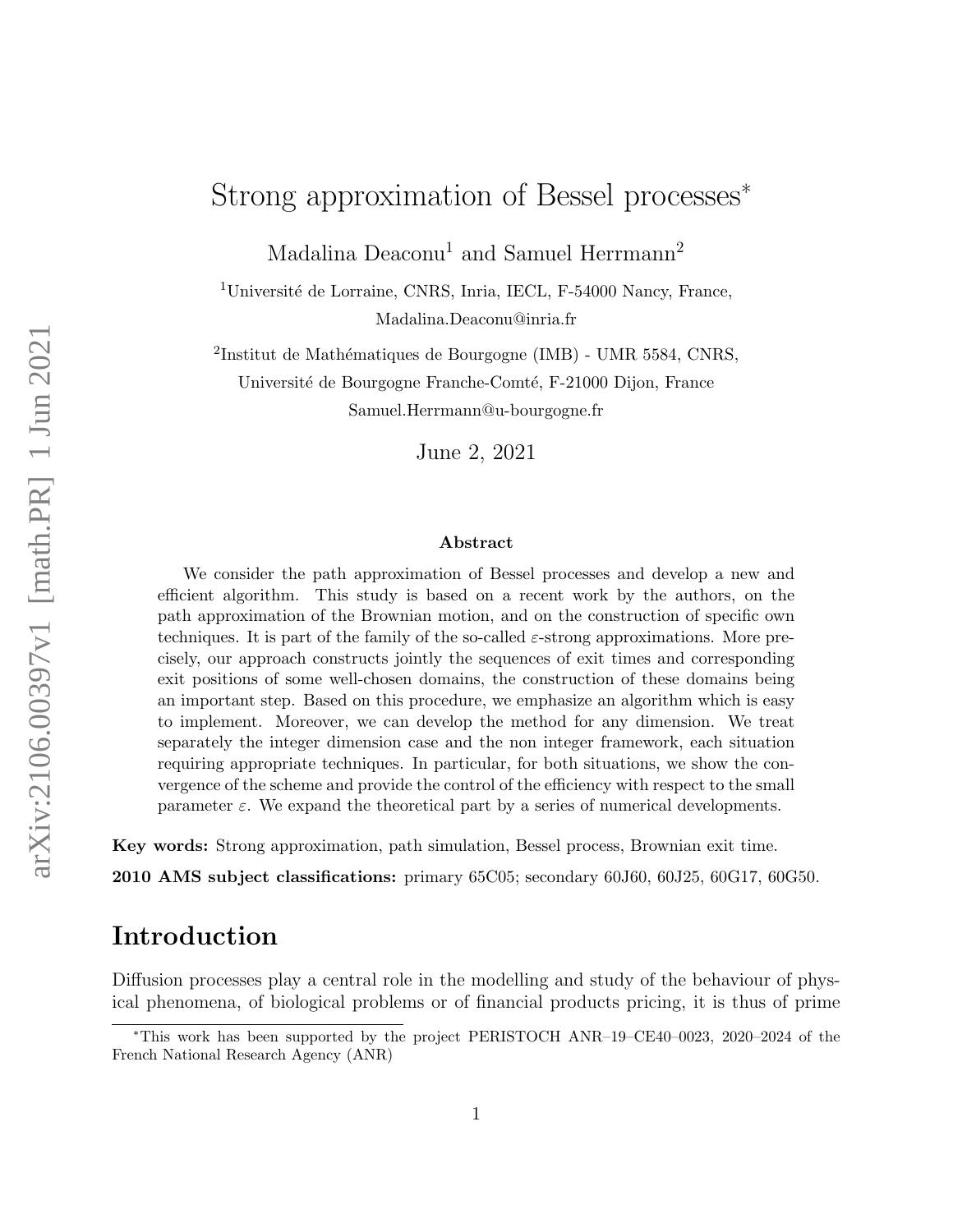interest to develop numerical approaches to characterize and analyze their stochastic trajectories. However, a trajectory is an infinite mathematical object which cannot be generated directly, an approximation procedure and its corresponding error control need therefore to be emphasized.

The Euler scheme is one of the classical standard schemes to get numerical approximated solutions of stochastic differential equations. Indeed, a first method to approximate stochastic processes is the common time-discretization procedure: only the values of the diffusion process on some finite deterministic time grid  $t_1 < t_2 < \ldots < t_n$  are described (or approximated), as in the usual Euler or modified Euler scheme and the literature contains many convergence results in the small time step limit. In the standard case, that is under the conditions that ensure the existence and uniqueness of the solution of the SDEs, the numerical analysis is well-developed and a large variety of different numerical approximation schemes is available. We refer, in this framework of time splitting procedure to the important work [\[KP92\]](#page-23-0). A huge literature is studying this approach and we can find results on the weak convergence [\[BT95\]](#page-22-0) or the strong convergence. It is thus well-known, that under suitable conditions on the coefficients of the SDEs, the Euler scheme has strong rate of convergence 1/2, [\[KP92\]](#page-23-0). A very good review on the results on the Euler method and its higher-order extensions can be found in [\[JKH11\]](#page-23-1), and for particular diffusions interesting techniques are developed for instance in [\[DNS12\]](#page-23-2), [\[Gob00\]](#page-23-3), [\[MGY20\]](#page-23-4), and many others.

Such schemes often suffer in terms of efficiency as the computational time is high and it is difficult to solve the trade-off between reducing the error and obtaining a satisfactory computational time. Thus, in non standard cases, other methods need to be developed.

An alternative approach for one-dimensional diffusions is to squeeze the stochastic trajectory  $(X_t)_{t>0}$  under observation inbetween two simple to exhibit paths, depending on a small parameter  $\varepsilon > 0$ : an upper and a lower trajectory  $(X_t^{\uparrow,\varepsilon})$  $(t_t^{\uparrow,\varepsilon})_{t\geq 0}$  respectively  $(X_t^{\overline{\downarrow},\varepsilon})$  $t^{+\varepsilon}$ <sub>t</sub> $\geq 0$ . Obviously, these two curves need first to be easy to generate numerically (we should avoid infinite mathematical objects) and secondly be such that their difference can be controlled with respect to the parameter  $\varepsilon$ : on any finite time interval  $[0, T]$ ,

$$
X_t^{\uparrow,\varepsilon} \ge X_t \ge X_t^{\downarrow,\varepsilon}, \quad \forall t \in [0,T] \quad \text{and} \quad \lim_{\varepsilon \to 0} \sup_{t \in [0,T]} (X_t^{\uparrow,\varepsilon} - X_t^{\downarrow,\varepsilon}) = 0 \quad \text{a.s.}
$$

There is a challenging dual objective: to point out some upper and lower convergent bounding processes  $X^{\uparrow,\varepsilon}$  and  $X^{\downarrow,\varepsilon}$  on one hand, and to get a precise convergence result on the other hand. One interesting approach is to link the construction of the bounds with the simulation of the diffusion exiting from thin horizontal layers. Such an approach can be seen through to its successful completion using both the precise description of the Brownian paths, in particular Brownian meanders, and the exact simulation method (rejection sampling), see the seminal paper of Chen and Huang [\[CH13\]](#page-22-1) and subsequent developments concerning killed diffusions [\[CR08\]](#page-23-5), jump diffusions [\[GS13\]](#page-23-6) or further techniques linked to the  $\varepsilon$ -strong approximation  $[PIR+16]$ . These approaches concern mainly classical diffusions or jump diffusions with regular coefficients.

The aim of this paper is to develop a different construction for the  $\varepsilon$ -strong approximation of Bessel trajectories. The stochastic differential equation satisfied by the Bessel process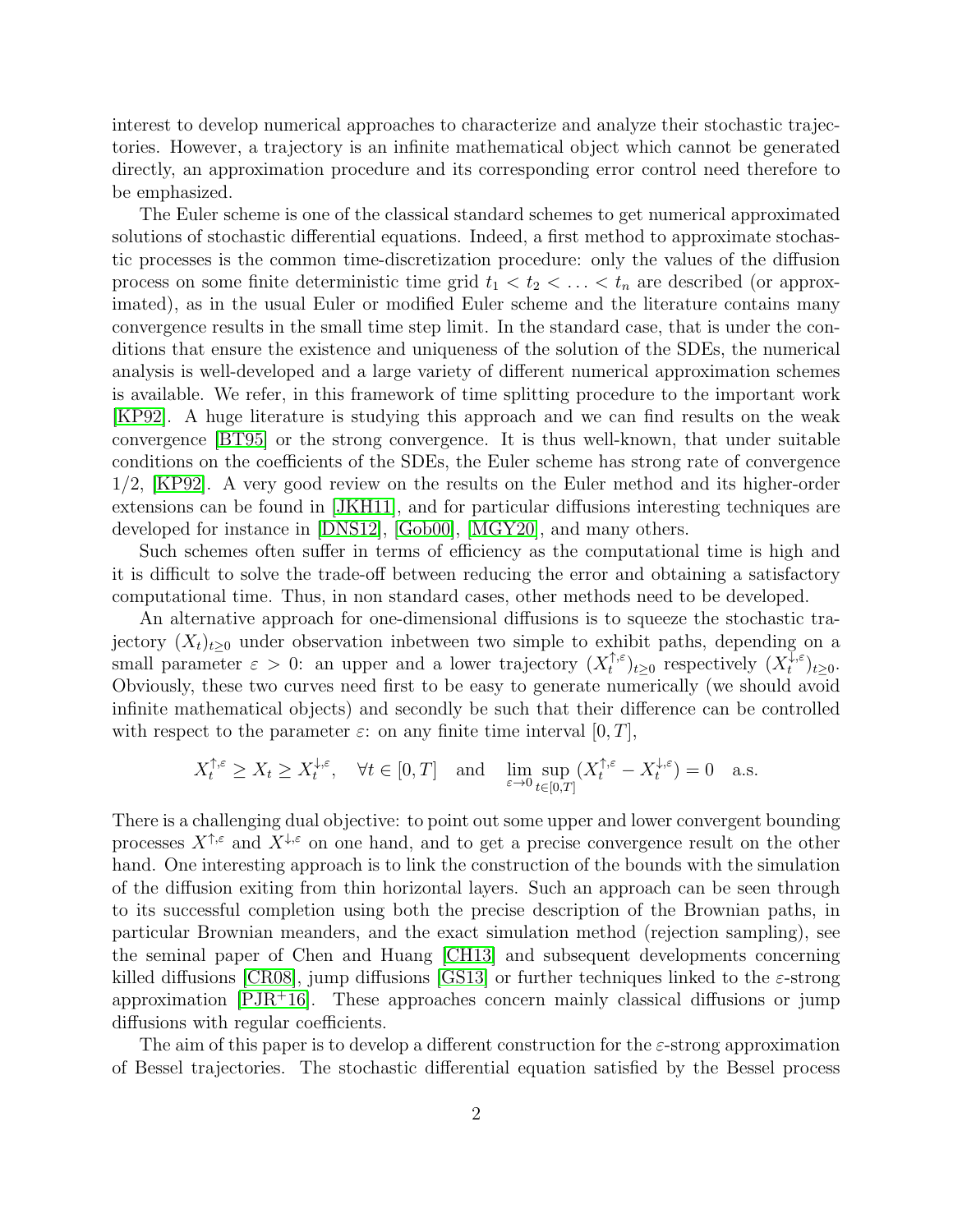

<span id="page-2-0"></span>Figure 1: Illustration of ε-strong approximation of diffusion paths based on successive exit times of small intervals (left) or successive exits of small spheroids (right)

presents a singular drift coefficient. We shall thus emphasize an alternative approach which is not based on exit times of thin horizontal layers but rather on exit times of specific spheroids (see Figure [1\)](#page-2-0). There is a substantial numerical gain to adopt this new point of view since the spheroid exit times are easy to generate and the rejection sampling linked to the exact simulation of a paths skeleton can be avoided. The new algorithm we propose concerns Bessel processes of integer or non integer dimensions and is based on observations of the Brownian trajectories. Let us first introduce the definition of the  $\varepsilon$ -strong approximation that we shall consider throughout our study.

<span id="page-2-2"></span>**Definition 0.1.** The random process  $(y_t^{\varepsilon})$  is an  $\varepsilon$ -strong approximation of the diffusion process  $(X_t)$  if there exists  $(x_t^{\varepsilon})$  satisfying

$$
\sup_{t \in [0,T]} |X_t - x_t^{\varepsilon}| \le \varepsilon \quad a.s. \tag{0.1}
$$

such that  $(y_t^{\varepsilon})$  and  $(x_t^{\varepsilon})$  are identically distributed.

In the Brownian framework, such an approximation is available using the exit times of specific spheroids [\[DH20\]](#page-23-8). Let us consider the curve directly linked to the shape of the  $\delta$ -dimensional heat ball:

<span id="page-2-1"></span>
$$
\phi_{\delta,\varepsilon}(t) := \sqrt{\delta t \ln\left(\frac{e\varepsilon^2}{\delta t}\right)}, \quad \text{for } t \in I_{\delta,\varepsilon} := [0, r_{\delta,\varepsilon}] \text{ with } r_{\delta,\varepsilon} = \frac{e\varepsilon^2}{\delta}.
$$
 (0.2)

We can notice that the maximum of the curve is equal to  $\varepsilon$  and is reached for  $t_{\text{max}} = \varepsilon^2/\delta$ . The approximation is based on the so-called Brownian skeleton  $(BS)<sub>n</sub>$ . We recall now the particular situation  $\eta \equiv 1$ .

### BROWNIAN SKELETON  $(BS)_1$

- 1. Let  $(A_n)_{n\geq 1}$  be i.i.d. random variables with gamma distribution Gamma(3/2, 2).
- 2. Let  $(Z_n)_{n\geq 1}$  be i.i.d. Rademacher random variables (taking values +1 or -1 with probability 1/2). The sequences  $(A_n)_{n\geq 1}$  and  $(Z_n)_{n\geq 1}$  are independent.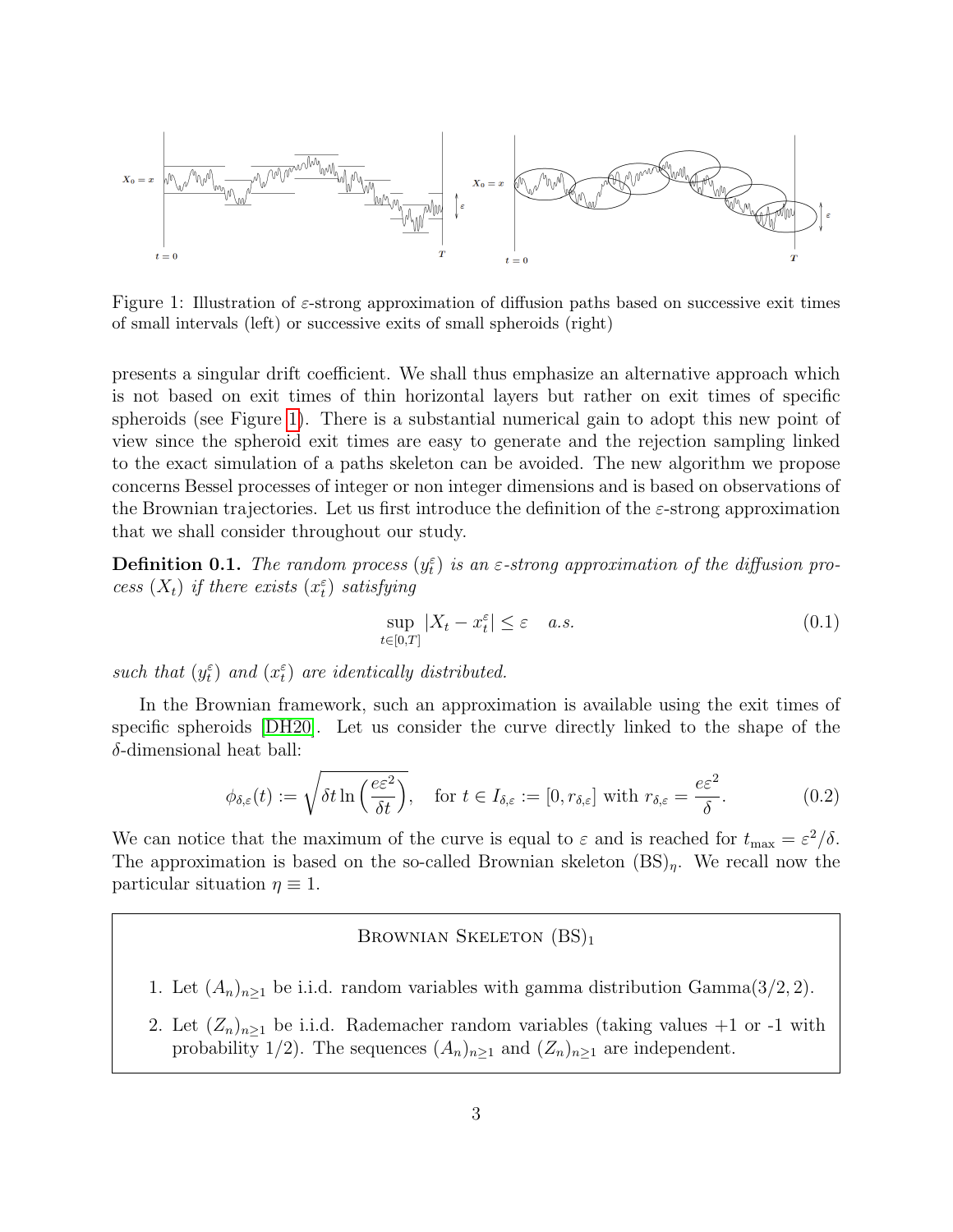**Definition:** Let  $\varepsilon > 0$ . The *Brownian skeleton* (BS)<sub>1</sub> is defined by

$$
\left( (u_n^{\varepsilon}, s_n^{\varepsilon})_{n \ge 1}, (x_n^{\varepsilon})_{n \ge 0} \right) \quad \text{with} \quad \left\{ \begin{array}{l} u_n^{\varepsilon} = \varepsilon^2 \, e^{1 - A_n}, \quad s_n^{\varepsilon} = \sum_{k=1}^n u_k^{\varepsilon}, \\ x_n^{\varepsilon} = x_{n-1}^{\varepsilon} + Z_n \, \phi_{1,\varepsilon}(u_n^{\varepsilon}), \ \forall n \ge 1 \end{array} \right.
$$
  
and  $x_0^{\varepsilon} = x$ .

The authors proved in [\[DH20\]](#page-23-8) that the piecewise constant function

$$
x_t^{\varepsilon} = \sum_{n\geq 0} x_n^{\varepsilon} 1_{\{s_n^{\varepsilon} \leq t < s_{n+1}^{\varepsilon}\}}
$$

is an  $\varepsilon$ -strong approximation of the Brownian paths starting in x. Moreover the number of random points used to approximate the trajectory on a fixed time interval  $[0, T]$ , denoted by  $N^{\varepsilon}_T$ 

$$
N_T^{\varepsilon} := \inf\{n \ge 1 : s_n^{\varepsilon} \ge T\},\tag{0.3}
$$

satisfies

$$
\lim_{\varepsilon \to 0} \varepsilon^2 \mathbb{E}[N_T^{\varepsilon}] = \kappa \cdot T \quad \text{with} \quad \kappa = 3^{3/2} e^{-1}.
$$

This means that, the cost of the numerical approximation is of the order  $T/\varepsilon^2$ .

The approximation procedure presented in [\[DH20\]](#page-23-8) is based on a piecewise constant function whose intersection with the Brownian paths corresponds to the set of points  $\{(s_n^{\varepsilon}, x_n^{\varepsilon}) :$  $n \geq 0$ . The sequence  $(s_n^{\varepsilon})_{n\geq 0}$  is built using the random variables  $(u_n^{\varepsilon})_{n\geq 1}$  which represent Brownian exit times from some typical spheroid defined by  $\phi_{1,\varepsilon}$ . Thus, the sequence of points  $\{(s_n^{\varepsilon}, x_n^{\varepsilon}): n \geq 0\}$  is obtained as the successive Brownian exit points of time-space spheroids of size  $\varepsilon$ : the Brownian path is therefore completely controlled inbetween two successive points of the skeleton.

In this paper we aim to adapt and develop this technique to the approximation of Bessel processes. Whenever the dimension of the Bessel process is an integer, the paths are distributed like the norm of a multidimensional Brownian motion. Consequently, the successive exit points of spheroids for that Brownian trajectory allows to build a Bessel skeleton, the main ingredient of the  $\varepsilon$ -strong approximation. In the framework of Bessel processes with non integer dimension, the construction of the algorithm is more difficult: we still use successive exit points of spheroids but we first have to decompose the Bessel paths into two independent parts following the flagship identity of Shiga and Watanabe [\[SW73\]](#page-23-9).

In both cases, for integer or non integer dimensions, we develop the corresponding approximation scheme and prove the results that characterize and control its behaviour.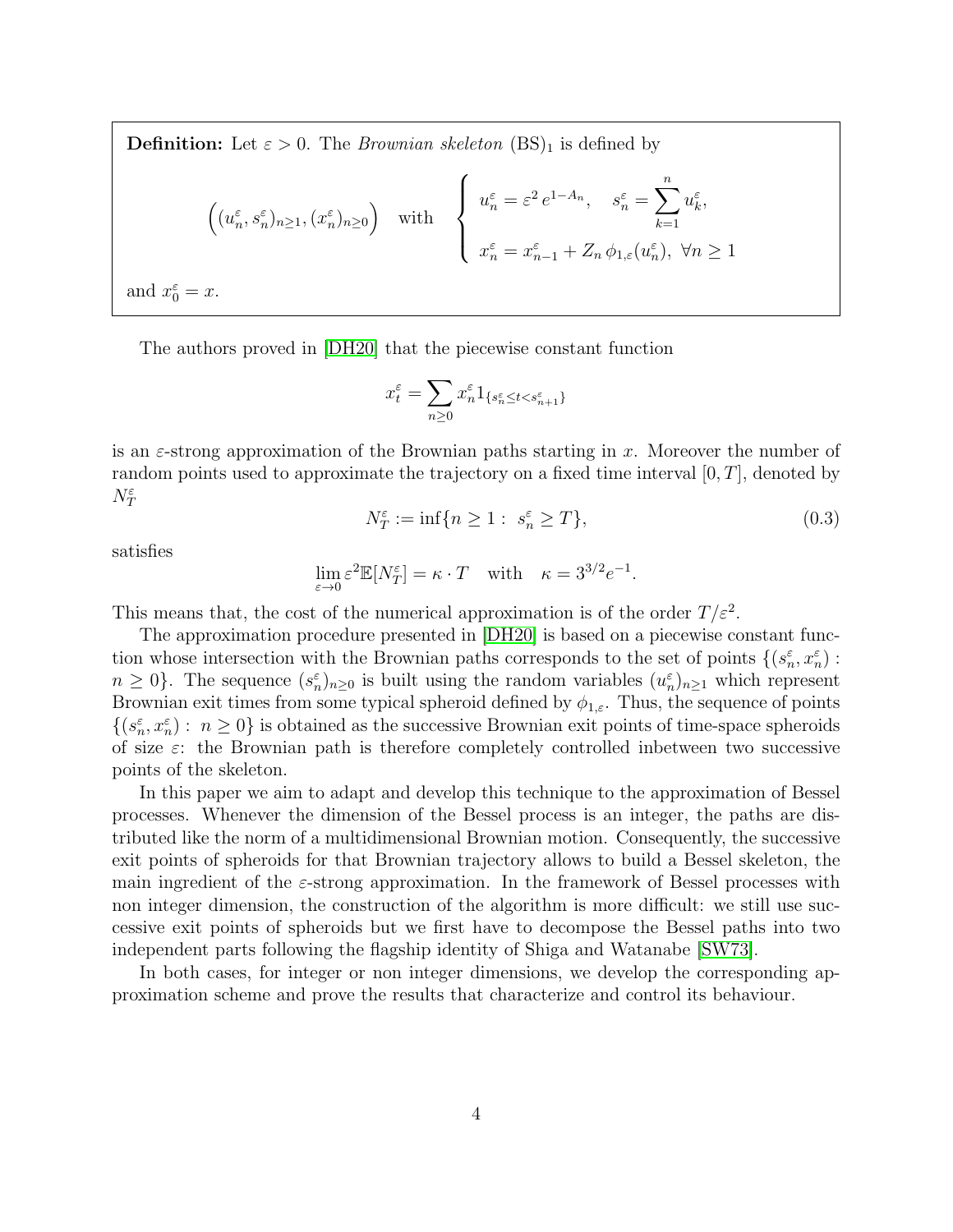## <span id="page-4-2"></span>1 Bessel processes with integer dimension

The Bessel process of dimension  $\delta$  is the unique solution of the following stochastic differential equation:

<span id="page-4-0"></span>
$$
Z_t^{\delta, y} = y + \frac{\delta - 1}{2} \int_0^t (Z_s^{\delta, y})^{-1} ds + B_t, \quad t \ge 0,
$$
\n(1.1)

where  $y \geq 0$  is the deterministic initial value of the process and  $(B_t)_{t\geq 0}$  stands for a one dimensional standard Brownian motion. In particular, for integer values of  $\delta$ , the Bessel process and the norm of a  $\delta$ -dimensional Brownian motion are identically distributed. This classical property shall play a crucial role in the sequel. Let us denote by  $\nu$  the so-called Bessel index related to the dimension by the following relation  $\nu = \frac{\delta}{2} - 1$ .

### BESSEL SKELETON  $(BeS)_{\delta}$  – INTEGER DIMENSION

- 1. Let  $(A_n)_{n\geq 1}$  be a sequence of i.i.d. random variables with gamma distribution Gamma $(\nu + 2, 1/(\nu + 1))$  that is the shape equals  $\nu + 2$  and the scale  $1/(\nu + 1)$ .
- 2. Let  $(V_n)_{n\geq 1}$  be a sequence of i.i.d. uniformly distributed random vectors on the boundary of the unitary sphere  $\mathcal{S}^{\delta}$ . We denote by  $\pi_1(V_n)$  the projection on the first coordinate. The sequences  $(A_n)_{n\geq 1}$  and  $(V_n)_{n\geq 1}$  are assumed to be independent.

**Definition:** For 
$$
\varepsilon > 0
$$
, the *Bessel skeleton* (BeS) <sub>$\delta$</sub>  is given by  $((u_n^{\varepsilon}, s_n^{\varepsilon})_{n \ge 1}, (y_n^{\varepsilon})_{n \ge 0})$   

$$
\left\{\n\begin{aligned}\nu_n^{\varepsilon} &= \frac{\varepsilon^2}{\delta} e^{1-A_n}, \quad s_n^{\varepsilon} = \sum_{k=1}^n u_k^{\varepsilon}, \\
y_n^{\varepsilon} &= \left((y_{n-1}^{\varepsilon})^2 + 2\pi_1(V_n) y_{n-1}^{\varepsilon} \phi_{\delta,\varepsilon}(u_n^{\varepsilon}) + \phi_{\delta,\varepsilon}^2(u_n^{\varepsilon})\right)^{1/2}, \forall n \ge 1\n\end{aligned}\n\right.
$$
and  $y_0^{\varepsilon} = y$ .

The Bessel skeleton permits to construct an approximation of the Bessel trajectory. The main idea leading to this construction is first to relate the Bessel process to the norm of a  $\delta$ dimensional Brownian motion. Secondly we replace the Brownian trajectory by a Brownian skeleton: a random walk corresponding to the successive exits of a sequence of small timespace spheroids.

<span id="page-4-1"></span>**Theorem 1.1.** Let  $\varepsilon > 0$  and let us consider a Bessel skeleton  $(BeS)_{\delta}$  with  $\delta \in \mathbb{N}^*$ . Then  $y_t^{\varepsilon} =$  $\sum_{n\geq 0} y_n^{\varepsilon} 1_{\{s_n^{\varepsilon} \leq t < s_{n+1}^{\varepsilon}\}}$  is an  $\varepsilon$ -strong approximation of the Bessel paths starting in y, solution of  $(1.1)$ . The number of approximation points  $N_T^{\varepsilon}$  on the fixed interval  $[0,T]$  satisfies:

<span id="page-4-3"></span>
$$
\lim_{\varepsilon \to 0} \varepsilon^2 \mathbb{E}[N_T^{\varepsilon}] = \frac{\delta T}{e} \left(\frac{\nu + 2}{\nu + 1}\right)^{\nu + 2}.
$$
\n(1.2)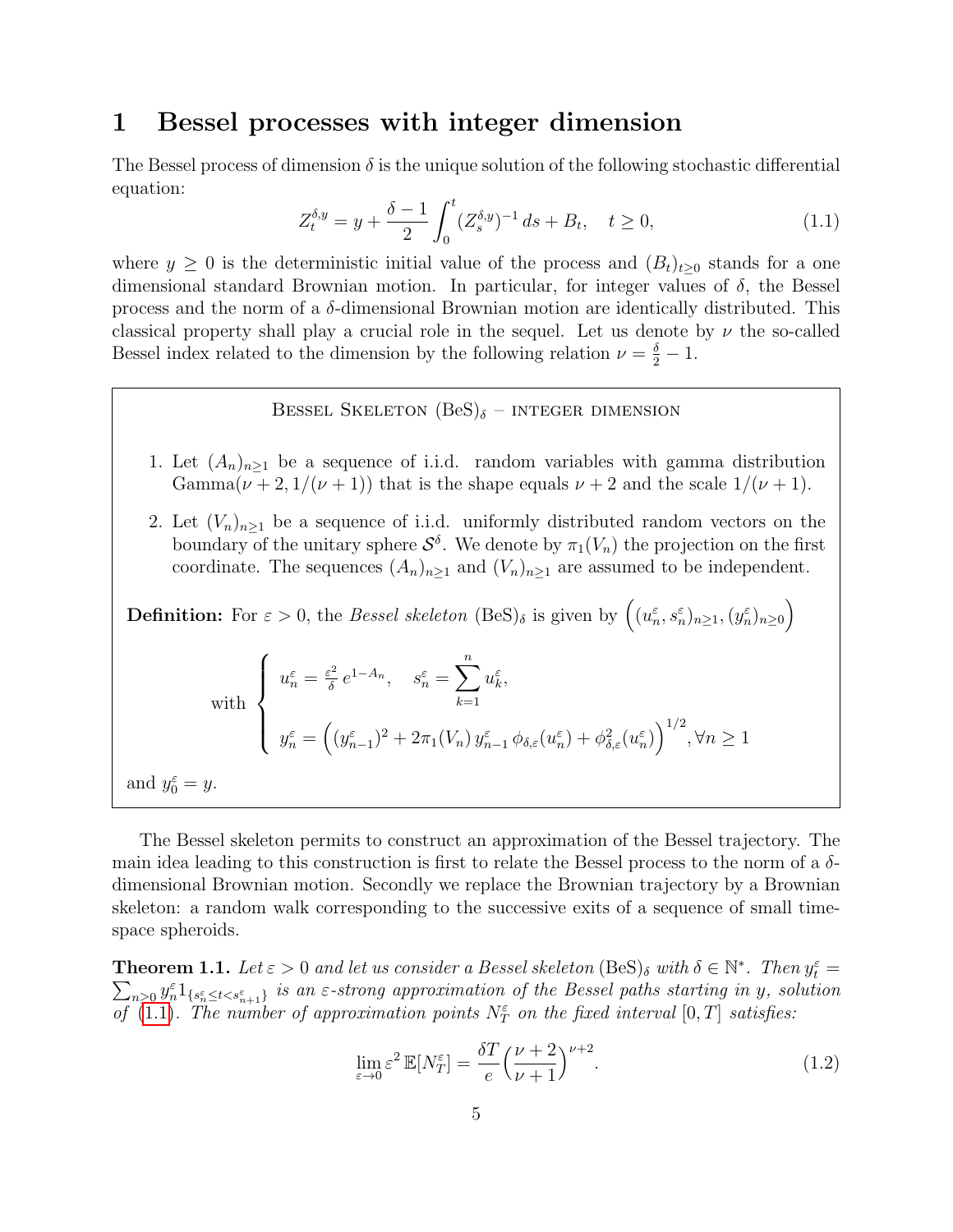Moreover the following CLT is observed:

$$
\lim_{\varepsilon \to 0} \frac{\sqrt{e}}{\varepsilon \sigma \sqrt{\delta T}} \left( \frac{\nu + 1}{\nu + 2} \right)^{3\nu/2 + 3} \left[ \varepsilon^2 N_T^{\varepsilon} - \frac{\delta T}{e} \left( \frac{\nu + 2}{\nu + 1} \right)^{\nu + 2} \right] = G \quad \text{in distribution,}
$$

with G a  $\mathcal{N}(0,1)$  standard Gaussian random variable and

<span id="page-5-0"></span>
$$
\sigma^2 = \left(\frac{\nu+1}{\nu+3}\right)^{\nu+2} - \left(\frac{\nu+1}{\nu+2}\right)^{2\nu+4}.\tag{1.3}
$$

It is important to notice that Theorem [1.1](#page-4-1) leads to confidence intervals for the number of approximated points which represents the efficiency of the approximation algorithm.

Proof. We construct the proof in several steps.

#### Step 1:  $\varepsilon$ -strong approximation.

Let us consider the  $\delta$ -dimensional Bessel process  $(Z_t^{\delta,y})$  $t_t^{\delta, y}, t \geq 0$  starting in y. We introduce the vector  $\hat{y} = (y, 0, \dots, 0) \in \mathbb{R}^{\delta}$ . It is well-known that  $(Z_t^{\delta, y})$  $t_t^{\sigma,y}$ ,  $t \geq 0$ ) has the same distribution as ( $||y + W_t||$ ,  $t \ge 0$ ) where W stands for a standard  $\delta$ -dimensional Brownian motion. It suffices therefore to strongly approximate the Brownian norm since the strong approximation is based on an identity in law.

Let us now build a sequence of points  $(t_n, z_n)_{n>0}$  belonging to the trajectory of the  $\delta$ dimensional Brownian motion  $(t, \hat{y} + W_t)_{t\geq 0}$  and satisfying  $t_{n+1} \geq t_n$  for any  $n \geq 0$ . The sequence of times is defined by

$$
t_{n+1} := \inf\{t > t_n : ||W_t - W_{t_n}|| = \phi_{\delta,\varepsilon}(t - t_n)\} \quad \text{and} \quad t_0 = 0. \tag{1.4}
$$

These times represent the successive exit times of spheroids sequence (also called heat balls) whose boundary shape corresponds to the function  $\phi_{\delta,\varepsilon}$  defined by [\(0.2\)](#page-2-1). In order to observe points belonging to the path, we set  $z_n := \hat{y} + W_{t_n}$ . Due to the definition of the stopping times and since the maximum of the function  $\phi_{\delta,\varepsilon}$  equals  $\varepsilon$ , we get

$$
\|\hat{y} + W_t - z_n\| \le \varepsilon, \quad \forall t \in [t_n, t_{n+1}], \quad \forall n \ge 0.
$$

This means that, if we denote by  $(z_t)_{t>0}$  the random function satisfying

$$
z_t := \sum_{n\geq 0} z_n 1_{\{t_n \leq t < t_{n+1}\}}, \quad t \geq 0,
$$

then we have that  $\|\hat{y}+W_t-z_t\|\leq \varepsilon$ , for all  $t\geq 0$ , almost surely. Moreover  $\|\hat{y}+W_t-z_t\|=0$ as soon as  $t = t_n$  and  $n \geq 0$ . This approximation of the  $\delta$ -dimensional Brownian trajectory obviously allows to approximate its Euclidean norm. The second triangle inequality leads to

$$
\left|\left\|\hat{y} + W_t\right\| - \left\|z_t\right\|\right| \le \left\|\hat{y} + W_t - z_t\right\| \le \varepsilon, \quad \forall t \ge 0.
$$

Since the strong approximation is based on an identity in distribution,  $(\Vert z_t \Vert)_{t>0}$  is an  $\varepsilon$ strong approximation of the Bessel path.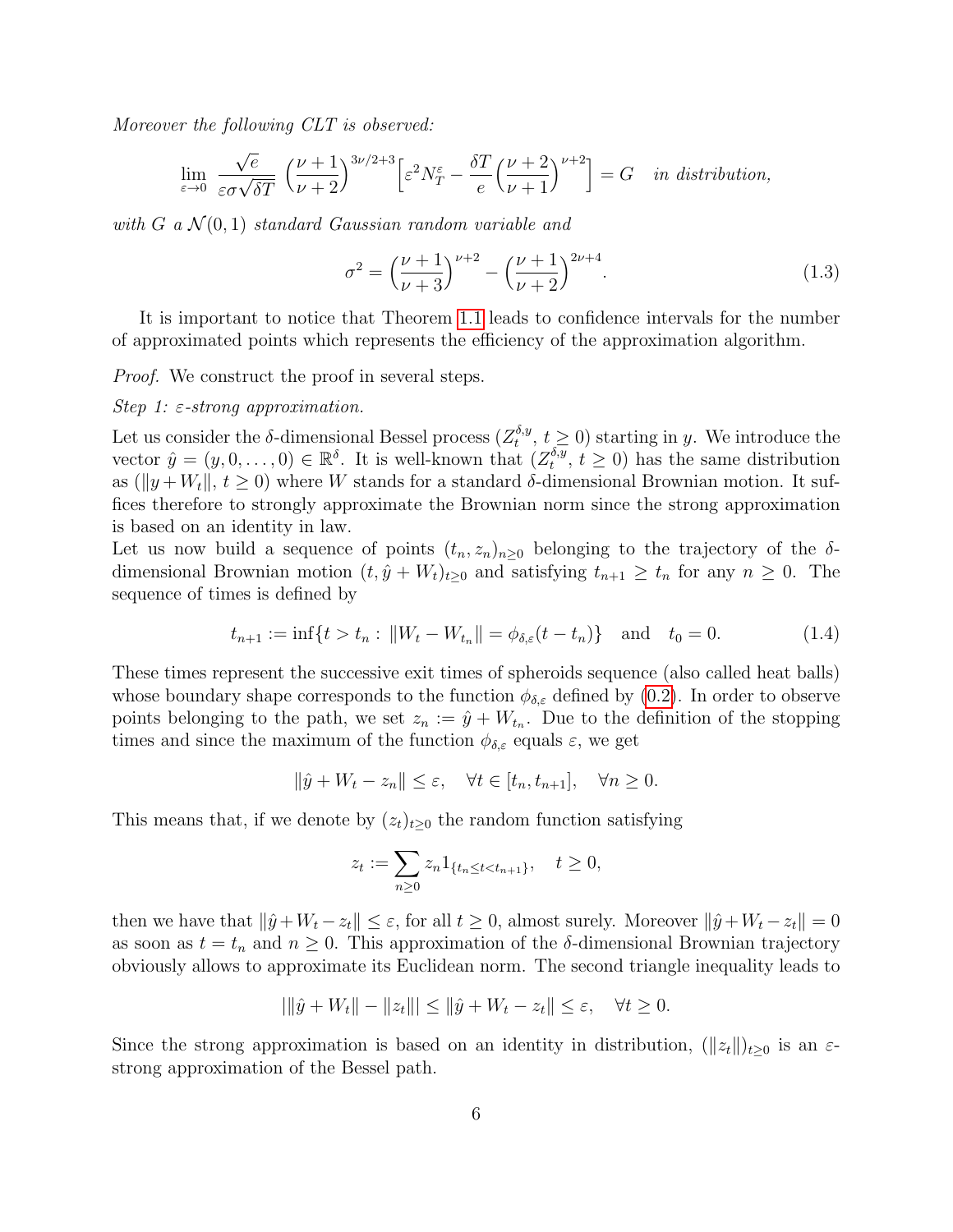## Step 2: Relation to the Bessel skeleton  $(BeS)_{\delta}$ .

To construct a typical approximated trajectory, it suffices to generate the sequence of successive times  $(t_n)_{n\geq 0}$  and the associated sequence  $(z_n)_{n\geq 0} = (W_{t_n})_{n\geq 0}$ . It corresponds in fact to the sequences of exit times and exit locations of spheroids. In [\[DH13\]](#page-23-10), the authors described the distribution of these two sequences. We note that

- the random variables  $(t_{n+1} t_n)_{n \geq 0}$  are independent and identically distributed. Moreover  $\delta(t_{n+1}-t_n)/(e\varepsilon^2)$  has the same distribution as  $e^{-A}$  where  $A \sim \text{Gamma}(\nu+2, 1/(\nu+\varepsilon))$ 1)).
- the  $\delta$ -dimensional Brownian motion satisfies the rotational invariance property. Therefore  $z_0 = \hat{y}$  and  $z_{n+1}$  is uniformly distributed on the sphere of center  $z_n$  and radius  $\phi_{\delta,\varepsilon}(t_{n+1}-t_n)$ . Consequently

$$
||z_{n+1}||^2 = ||z_n||^2 + 2\pi_1(V)z_n\phi_{\delta,\varepsilon}(t_{n+1} - t_n) + \phi_{\delta,\varepsilon}^2(t_{n+1} - t_n),
$$

where V is uniformly distributed on the unitary sphere of dimension  $\delta$  and  $\pi_1$  stands for the projection on the first coordinate.

We deduce that  $(t_n, ||z_n||)_{n\geq 0}$  and the Bessel skeleton (BeS)  $(s_n^{\varepsilon}, y_n^{\varepsilon})_{n\geq 0}$  are identically distributed and consequently, the process  $(y_t^{\varepsilon})_{t\geq0}$  defined in the statement of Theorem [1.1](#page-4-1) defines an  $\varepsilon$ -strong approximation of the Bessel process.

Step 3: Number of points needed to cover  $[0, T]$ .

Let us now focus our attention on the number of spheroids used until a fixed time  $T$ , defined by  $N_T^{\varepsilon} := \inf\{n \geq 0: t_n \geq T\}$ . The arguments used here are similar to those developed in [\[DH20\]](#page-23-8) (Proposition 2.2). We denote by  $(\hat{N}_t)_{t\geq0}$  the Poisson process with independent and identically distributed arrivals  $(e^{1-A_n})_{n\geq 1}$ , defined by the Bessel skeleton. Then the classical asymptotic result holds

<span id="page-6-0"></span>
$$
\lim_{t \to \infty} \frac{\mathbb{E}[\hat{N}_t]}{t} = \frac{1}{\mathbb{E}[e^{1-A_1}]} = \frac{1}{e\mathcal{L}_{A_1}(1)} = e^{-1} \left(\frac{\nu+2}{\nu+1}\right)^{\nu+2}.
$$
\n(1.5)

Here  $\mathcal{L}_{A_1}(s)$  stands for the Laplace transform of the variate  $A_1 \sim \text{Gamma}(\nu + 2, 1/(\nu + 1)),$ that is

$$
\mathcal{L}_{A_1}(s) = \left(\frac{s}{\nu+1} + 1\right)^{-\nu-2}, \quad \forall s \ge 0.
$$

Furthermore, the central limit theorem holds: if we denote by  $\mu = \mathbb{E}[e^{1-A_1}] = e\left(\frac{\nu+1}{\nu+2}\right)^{\nu+2}$ and use the parameter  $\sigma$  defined in [\(1.3\)](#page-5-0), then  $Var(e^{1-A_1}) = e^2 \sigma^2$  and

<span id="page-6-1"></span>
$$
\lim_{t \to \infty} \sqrt{\frac{t\mu^3}{e^2 \sigma^2}} \left(\frac{\hat{N}_t}{t} - \frac{1}{\mu}\right) = G, \quad \text{in distribution}, \tag{1.6}
$$

where G is a  $\mathcal{N}(0,1)$  standard Gaussian random variable. These two asymptotic results described in [\(1.5\)](#page-6-0) and [\(1.6\)](#page-6-1) are related to the behaviour of  $N_T^{\varepsilon}$  in the  $\varepsilon$  small limit since

$$
N_T^{\varepsilon} = \hat{N}_{\frac{T\delta}{\varepsilon^2}}, \quad \forall \varepsilon > 0.
$$

The announced statement is therefore an easy consequence of the previous identity.  $\Box$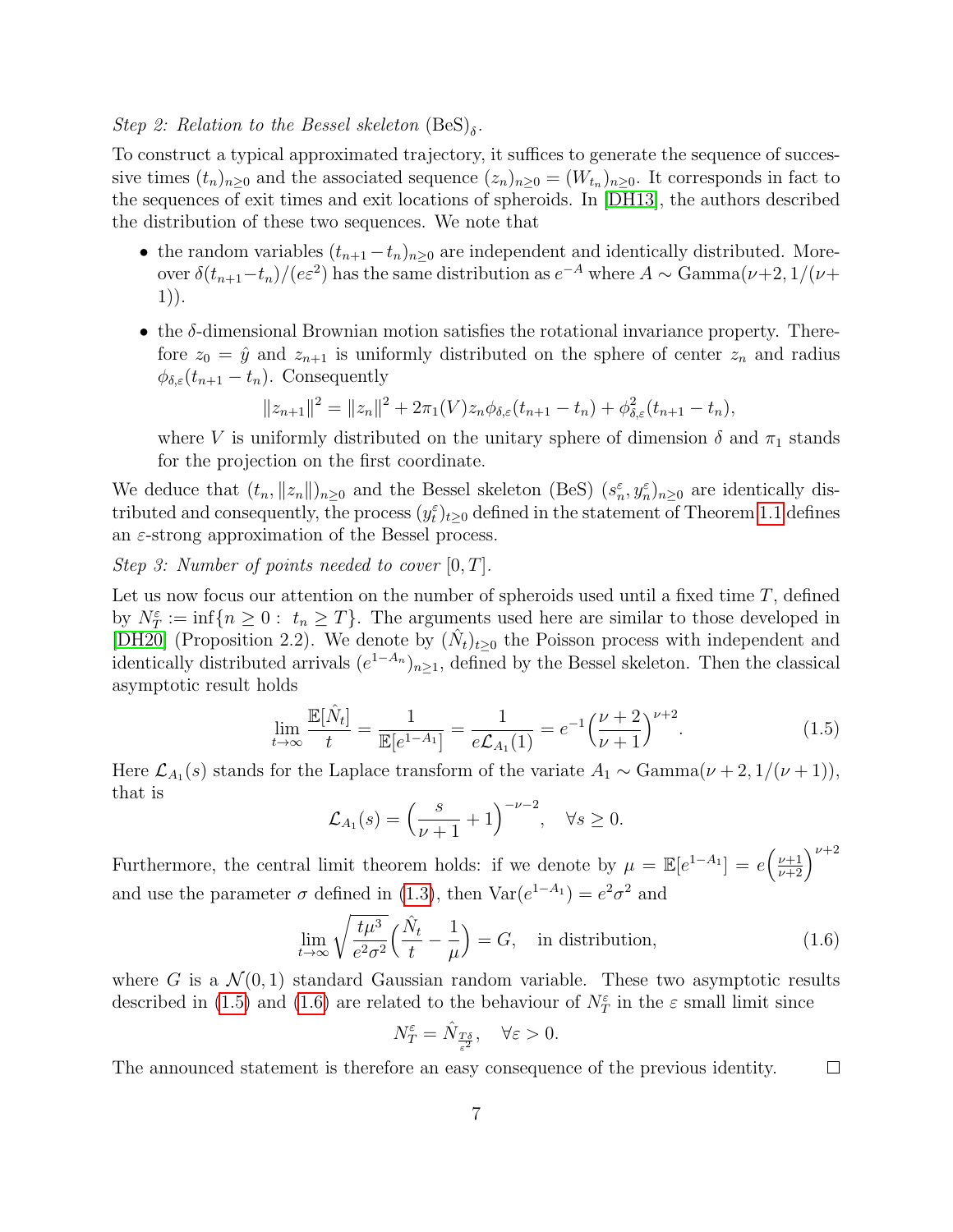## 2 Bessel processes with non integer dimension

In the previous section, it was crucial that the dimension  $\delta$  of the Bessel process was an integer: this allows in particular to associate the Bessel paths with the norm of the  $\delta$ dimensional Brownian motion. In the general case the dimension of the Bessel process defined in [\(1.1\)](#page-4-0) is just a real valued parameter so we also need to develop an  $\varepsilon$ -strong approximation procedure for noninteger dimensions. In the particular case:  $\delta \in [1,\infty)$ , the crucial tool is the argument developed by Shiga and Watanabe [\[SW73\]](#page-23-9) and already used for simulation purposes in [\[DH17\]](#page-23-11). The Bessel process of dimension  $\delta$  starting in  $y \ge 0$  has the same distribution as the sum of two independent processes:

- a Bessel process of dimension  $\delta_i := \lfloor \delta \rfloor$  (integer dimension) starting in y (the corresponding index is denoted  $\nu_i$ ,
- a Bessel process of dimension  $\delta_f := \delta \lfloor \delta \rfloor$  (fractional dimension) starting in 0 (the corresponding index is denoted  $\nu_f$ ).

A wise combination of the construction developed in Section [1](#page-4-2) on one hand, and the identity of Shiga-Watanabe on the other hand, allows to develop an adapted procedure in the general framework.

### A rejection sampling algorithm

Before defining the general Bessel skeleton, we need to introduce the generation of a particular family of random variables already mentioned in [\[DH17\]](#page-23-11). The probability distribution under consideration is deeply related to the Bessel process of dimension  $\delta$  exiting from a spheroid of size  $\varepsilon$ . Nevertheless, we prefer to use in this paragraph generic constants  $\alpha > 0$ and  $\beta > 0$  for notational simplicity. In the sequel we are going to fix  $\alpha = \delta/2$  and  $\beta = 2e\epsilon^2/\delta$ . Let us introduce the function  $u$  defined by

<span id="page-7-1"></span>
$$
u_{\alpha,\beta}(t,x) = \frac{1}{t^{\alpha}} \exp\left\{-\frac{x^2}{t}\right\} - \frac{1}{\beta^{\alpha}}, \quad \forall (t,x) \in \mathbb{R}_+^* \times \mathbb{R}_+^*,
$$
\n(2.1)

and the associated normalization constant  $\kappa_{\alpha,\beta}$ :

$$
\kappa_{\alpha,\beta,t} := \int_0^{\rho_{\alpha,\beta,t}} u_{\alpha,\beta}(t,y) y^{2\alpha-1} dy \quad \text{with } \rho_{\alpha,\beta,t} := \sqrt{\alpha t \ln\left(\frac{\beta}{t}\right)}.
$$
 (2.2)

The constant  $\rho_{\alpha,\beta,t}$  corresponds to the positive zero of the function  $x \mapsto u_{\alpha,\beta}(t,x)$ . We deduce therefore that

<span id="page-7-0"></span>
$$
x \mapsto \kappa_{\alpha,\beta,t}^{-1} u_{\alpha,\beta}(t,x) x^{2\alpha-1} 1_{[0,\rho_{\alpha,\beta,t}]}(x)
$$
\n(2.3)

is a probability distribution function. A random variable whose density is given by [\(2.3\)](#page-7-0) can be generated using the following rejection sampling.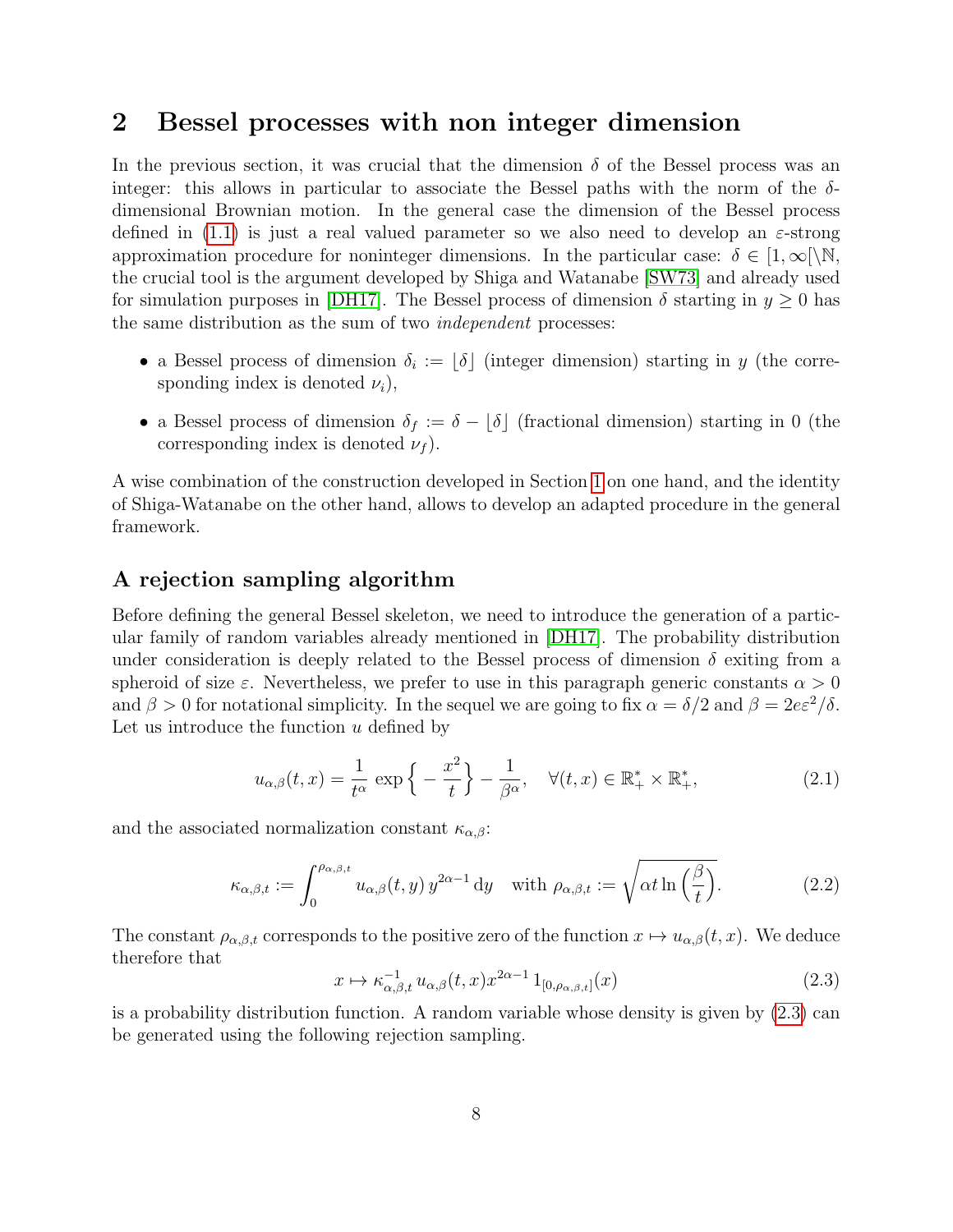## CONDITIONAL DISTRIBUTION  $(CD)_{\alpha,\beta}^t$

- 1. Let  $(R_n)_{n\geq 1}$  be a sequence of uniformly distributed i.i.d. random variables on the interval  $[0, 1]$ .
- 2. Let  $(V_n)_{n\geq 1}$  be another sequence of i.i.d. uniformly distributed random variables on [0, 1]. The sequences  $(R_n)_{n\geq 1}$  and  $(V_n)_{n\geq 1}$  are assumed to be independent.

Initialization:  $n = 1$ . While  $u_{\alpha,\beta}(t,0) R_n > u_{\alpha,\beta}(t,\rho_{\alpha,\beta,t} V_n^{1/(2\alpha)})$  set  $n \leftarrow n+1;$ **Outcome:**  $\mathcal{Z} = \rho_{\alpha,\beta,t} V_n^{1/(2\alpha)}$ .

This algorithm is of prime importance in the study of Bessel processes. Indeed let us consider a Bessel process  $(Z_t^{\delta,0})$  $(t^{o,0})_{t\geq 0}$  starting in 0 and with dimension  $\delta > 0$  and let us denote  $\tau_{\phi}$ the first passage time through the curved boundary given by [\(0.2\)](#page-2-1). We omit the dependence with respect to the parameters  $\delta$  and  $\varepsilon$  for notational simplicity. The following identity in distribution holds.

<span id="page-8-2"></span>**Lemma 2.1.** Let  $0 < t < r_{\delta,\varepsilon} = e^2/\delta$ . The outcome of Algorithm  $(\text{CD})^{2t}_{\alpha,\beta}$ , with  $\alpha = \delta/2$ and  $\beta = 2e^2/\delta$ , has the same distribution as the conditional distribution of  $Z_t^{\delta,0}$  $t_t^{0,0}$  given  $\tau_\phi > t$ .

*Proof.* Since Algorithm  $\text{CD}\substack{t}{\alpha,\beta}$  is an acceptance-rejection sampling, we can easily describe the distribution of its outcome. Let  $\psi$  be any non negative measurable function. We consider R and V two independent uniformly distributed r.v., then

$$
\mathbb{E}[\psi(\mathcal{Z})] = \frac{\nu(\psi)}{\nu(1)} \quad \text{where } \nu(\psi) := \mathbb{E}\Big[\psi(\rho_{\alpha,\beta,t} V^{1/(2\alpha)}) 1_{\{u_{\alpha,\beta}(t,0) \, R \le u_{\alpha,\beta}(t,\rho_{\alpha,\beta,t} V^{1/(2\alpha)})\}}\Big]. \tag{2.4}
$$

Using the change of variables  $y = \rho_{\alpha,\beta,t} x^{1/(2\alpha)}$  permits to obtain

<span id="page-8-1"></span><span id="page-8-0"></span>
$$
\nu(\psi) = \int_0^1 \psi(\rho_{\alpha,\beta,t} x^{1/(2\alpha)}) \frac{u_{\alpha,\beta}(t, \rho_{\alpha,\beta,t} x^{1/(2\alpha)})}{u_{\alpha,\beta}(t,0)} dx
$$
  
= 
$$
\frac{2\alpha}{\rho_{\alpha,\beta,t}^{2\alpha}} \int_0^{\rho_{\alpha,\beta,t}} \psi(y) \frac{u_{\alpha,\beta}(t,y)}{u_{\alpha,\beta}(t,0)} y^{2\alpha-1} dy.
$$
 (2.5)

Combining [\(2.4\)](#page-8-0) and [\(2.5\)](#page-8-1) proves that the p.d.f. of the random variable  $\mathcal{Z} \sim (\text{CD})_{\alpha,\beta}^t$ corresponds to the function introduced in [\(2.3\)](#page-7-0). After setting  $\alpha = \delta/2$  and  $\beta = 2e\epsilon^2/\delta$ , we deduce that the density of  $\mathcal{Z} \sim (\text{CD})^{2t}_{\alpha,\beta}$  corresponds to the function

$$
x \mapsto \left(\frac{2}{(2t)^{\delta/2} \Gamma(\delta/2)} \exp\left\{-\frac{x^2}{2t}\right\} - \frac{2}{\Gamma(\delta/2)} \left(\frac{\delta}{2e^2}\right)^{\delta/2}\right) x^{\delta-1} 1_{\{0 < x < \phi_{\delta,\varepsilon}(t)\}}
$$

which is exactly the conditional density of  $Z_t^{\delta,0}$ <sup>o,0</sup>, given  $\tau_{\phi} > t$  (see, for instance, [\[DH17\]](#page-23-11)).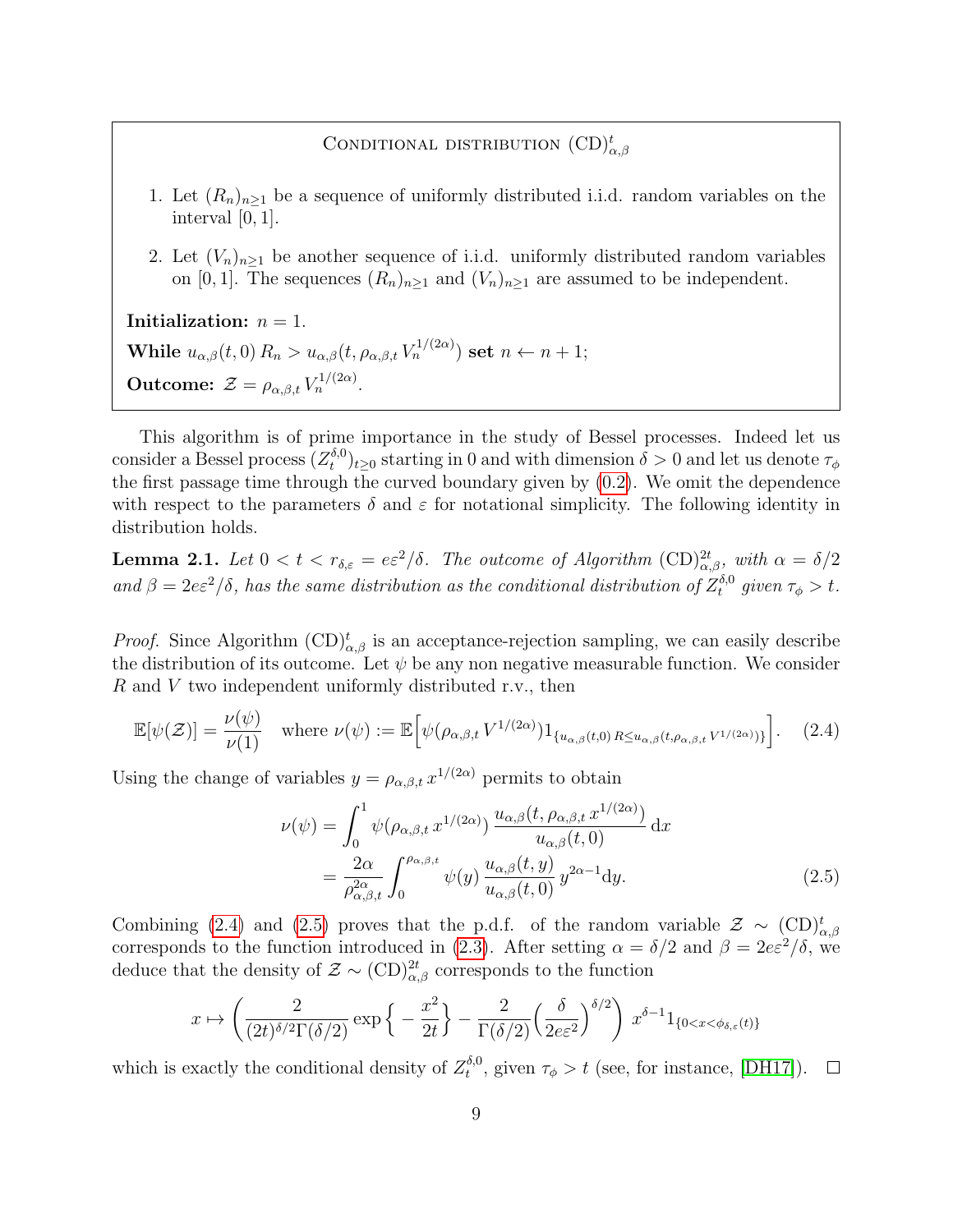**Remark 2.2.** The algorithm  $(\text{CD})^t_{\alpha,\beta}$  is based on a rejection sampling method, it is therefore straightforward to describe the efficiency of the procedure. It is well known that the number of trials corresponds to a geometrically distributed random variable denoted by  $N$ , with parameter  $\nu(1)$ , v being defined in [\(2.4\)](#page-8-0). We deduce from [\(2.5\)](#page-8-1) that

$$
\mathbb{E}[N] = \frac{1}{\nu(1)} = \frac{\rho_{\alpha,\beta,t}^{2\alpha}}{2\alpha} \frac{u_{\alpha,\beta}(t,0)}{\kappa_{\alpha,\beta,t}}.
$$

An integration by parts allows to compute the value of the constant  $\kappa_{\alpha,\beta,t}$ , by introducing the incomplete Gamma function:

$$
\kappa_{\alpha,\beta,t} = \frac{1}{2\alpha} \gamma \Big( \alpha + 1, \alpha \ln \frac{\beta}{t} \Big), \quad \text{where} \quad \gamma(a,x) = \int_0^x y^{a-1} e^{-y} \, \mathrm{d}y.
$$

Finally the average number of steps equals

$$
\mathbb{E}[N] = \frac{\alpha^{\alpha}}{\gamma \left(\alpha + 1, \alpha \ln \frac{\beta}{t}\right)} \left(\ln \frac{\beta}{t}\right)^{\alpha} \left(1 - \frac{t^{\alpha}}{\beta^{\alpha}}\right), \quad \text{for } t < \beta.
$$

## The Bessel skeleton (non integer dimension  $\delta > 1$ )

As already mentioned, our approach for the general case is based on Shiga-Watanabe's identity in order to split the simulation challenge into two parts: a Bessel process of integer dimension on one hand and a Bessel process of dimension less than 1 on the other hand. In the sequel, for an easy identification of these two parts, we shall use for most of the parameters either the index  $i$  corresponding to the integer part or the index  $f$  for the fractional one.

Let us fix two parameters  $w_i \in ]0,1]$  and  $w_f \in ]0,1]$  satisfying the following relation

<span id="page-9-0"></span>
$$
w_f + 2\sqrt{w_i} = 1.\tag{2.6}
$$

Let us also define the general Bessel skeleton for a non integer dimension  $\delta > 1$ . We need to introduce the following constants:

$$
\alpha_i := \delta_i/2, \quad \alpha_f := \delta_f/2, \quad \beta_i := 2ew_i \varepsilon^2/\delta_i \quad \text{and} \quad \beta_f := 2ew_f \varepsilon^2/\delta_f.
$$

We approximate a Bessel path, with starting value  $y$ , by constucting the following algorithm.

Bessel Skeleton 
$$
(BeS)_{\delta}^w
$$
 - non integer dimension  $\delta > 1$ 

- 1. Let  $(A_n^{(i)})_{n\geq 1}$  be a sequence of i.i.d. random variables with gamma distribution Gamma $(\nu_i + 2, 1/(\nu_i + 1)).$
- 2. Let  $(A_n^{(f)})_{n\geq 1}$  be a sequence of i.i.d. random variables with gamma distribution Gamma $(\nu_f + 2, 1/(\nu_f + 1)).$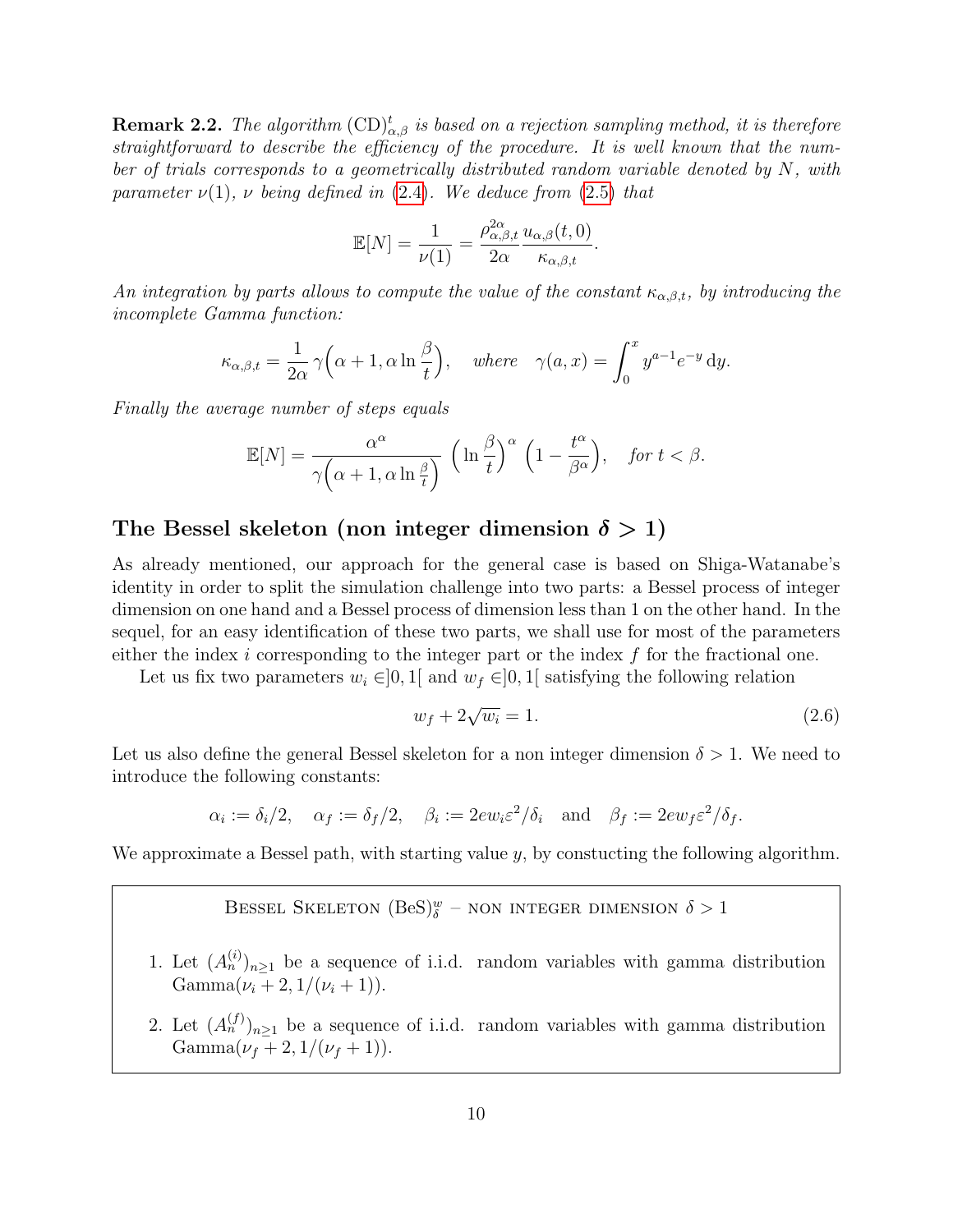3. Let  $(V_n)_{n\geq 1}$  be a sequence of i.i.d. uniformly distributed random vectors on the boundary of the unitary sphere  $\mathcal{S}^{\delta_i}$ . We denote by  $\pi_1(V_n)$  the projection on the first coordinate.

The sequences  $(A_n^{(i)})_{n\geq 1}$ ,  $(A_n^{(f)})_{n\geq 1}$  and  $(V_n)_{n\geq 1}$  are assumed to be independent. Initialization:  $n = 0$ ,  $y_n^{\varepsilon} = y$ ,  $u_n^{\varepsilon} = 0$ ,  $s_n^{\varepsilon} = 0$ . Step 1. Set  $n \leftarrow n + 1$ . **Step 2.** If  $A_n^{(f)} - A_n^{(i)} < \ln \left( \frac{w_f}{w_f} \right)$  $w_i$  $\Big) + \ln \frac{\delta_i}{\delta_f}$  then • Set  $u_n^{\varepsilon} = \frac{\varepsilon^2 w_i}{\delta_i}$  $\frac{\partial^2 w_i}{\partial_i} e^{1 - A_n^{(i)}}$  and  $\mathcal{Y} = \phi_{\delta_i, \varepsilon \sqrt{w_i}}(u_n^{\varepsilon})$ • Generate  $\mathcal{Z} \sim (\mathrm{CD})^{2u_n^{\varepsilon}}_{\alpha_f, \beta_f}$ else • Set  $u_n^{\varepsilon} = \frac{\varepsilon^2 w_f}{\delta_f}$  $\frac{\partial^2 w_f}{\partial f} e^{1 - A_n^{(f)}}$  and  $\mathcal{Z} = \phi_{\delta_f, \varepsilon \sqrt{w_f}}(u_n^{\varepsilon})$ • Generate  $\mathcal{Y} \sim (\mathrm{CD})^{2u_n^{\varepsilon}}_{\alpha_i,\beta_i}$ **Step 3.** Set  $y_n^{\varepsilon} = ((y_{n-1}^{\varepsilon})^2 + 2y_{n-1}^{\varepsilon} \pi_1(V_n) \mathcal{Y} + \mathcal{Y}^2 + \mathcal{Z}^2)^{1/2}$  and  $s_n^{\varepsilon} = s_{n-1}^{\varepsilon} + u_n^{\varepsilon}$ . Return to Step 1. **Definition:** The Bessel skeleton  $(BeS)_{\delta}^w$  corresponds to  $((u_n^{\varepsilon}, s_n^{\varepsilon})_{n \geq 1}, (y_n^{\varepsilon})_{n \geq 0})$ .

The algorithm is based on the construction of a sequence of points  $(s_n^{\varepsilon}, y_n^{\varepsilon})_{n\geq 0}$  which essentially permit to emphasize an approximated Bessel path. This sequence is obtained in a Markovian step by step procedure. With a starting time and location  $(s_n^{\varepsilon}, y_n^{\varepsilon})$ , corresponding to the value of the  $\delta$ -dimensional Bessel process, we associate two sets composed of a starting point and a spheroid: one intended for a Bessel process of integer dimension and the other one for a Bessel process of fractional dimension. These two paths have been carefully observed until one of them exits from its spheroid. At that random time  $s_{n+1}$ , both paths are stopped and a combination of their position at that stage permits to compute  $y_{n+1}$ . To sum up, each step of the algorithm starts with a splitting of the Bessel paths and ends up with a regluing procedure. The sequence  $(s_n^{\varepsilon}, y_n^{\varepsilon})_{n \geq 0}$  is crucial for the path approximation as pointed out in the following statement.

<span id="page-10-0"></span>**Theorem 2.3.** Let  $\varepsilon > 0$  and let  $w = (w_i, w_f) \in ]0,1[^2$  be a couple of weights satisfying the condition [\(2.6\)](#page-9-0). Consider a Bessel skeleton  $(BeS)_{\delta}^w$  with a non integer dimension  $\delta > 1$ . Then  $y_t^{\varepsilon} = \sum_{n\geq 0} y_n^{\varepsilon} 1_{\{s_n^{\varepsilon} \leq t < s_{n+1}^{\varepsilon}\}}$  is an  $\varepsilon$ -strong approximation of the Bessel paths starting in y, solution of  $\overline{(1.1)}$  $\overline{(1.1)}$  $\overline{(1.1)}$ . The number of approximation points  $N_{T}^{\varepsilon}$  on the fixed interval  $[0,T]$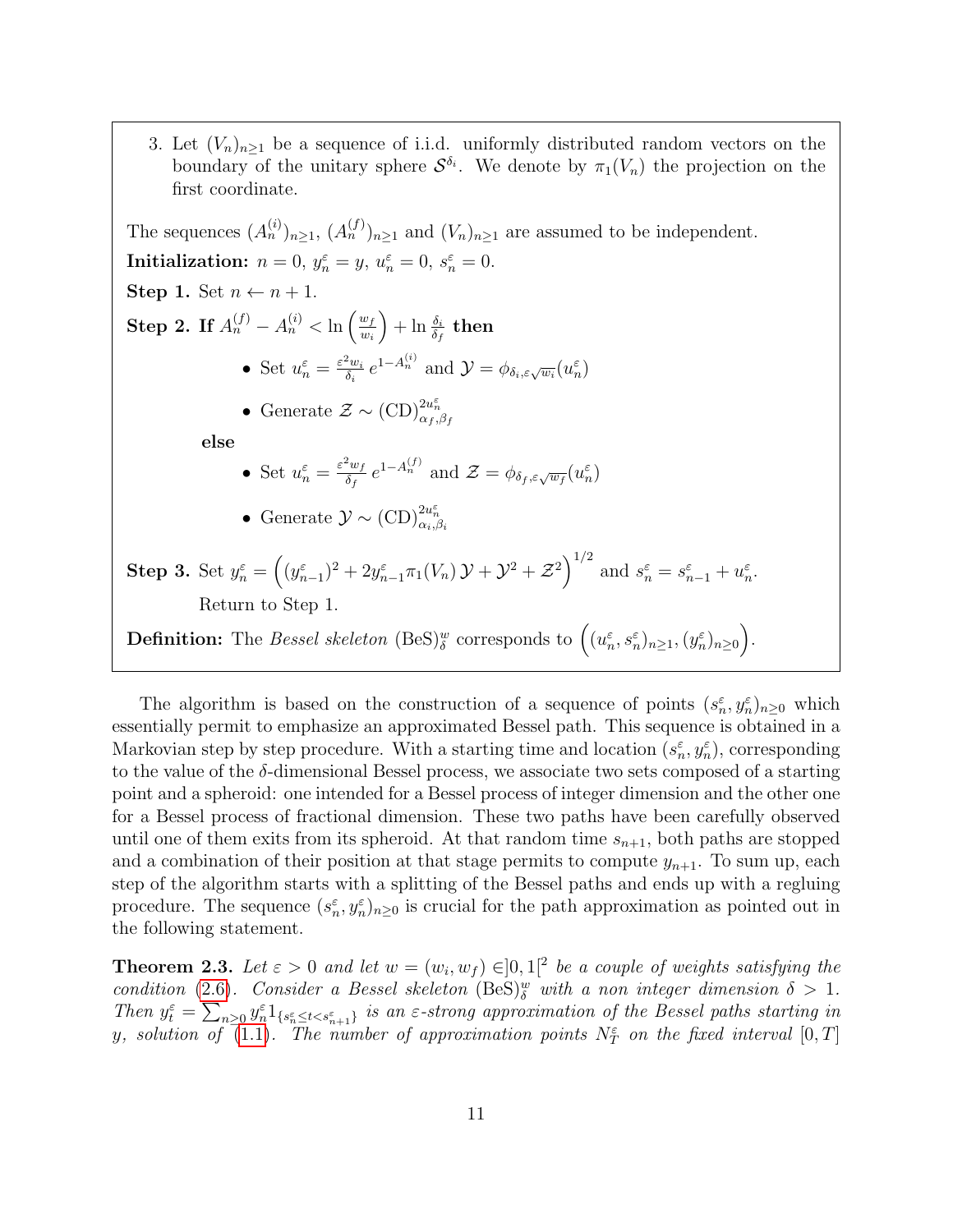satisfies:

<span id="page-11-2"></span>
$$
\lim_{\varepsilon \to 0} \varepsilon^2 \mathbb{E}[N_T^{\varepsilon}] = \frac{T}{\mu} := \frac{T\delta_i}{ew_i} \mathcal{F}\Big(\frac{w_f}{w_i} \frac{\delta_i}{\delta_f}, \nu_f + 2, \frac{1}{\nu_f + 1}, \nu_i + 2, \frac{1}{\nu_i + 1}\Big)^{-1},\tag{2.7}
$$

where  $\mathcal{F}(x, a, \lambda, b, \mu) = \mathbb{E}[\min(xe^{-A}, e^{-B})]$ . Here A and B stand for two independent Gamma distributed random variables with parameters (shape a and scale  $\lambda$ ) and, respectively  $(b, \mu)$ . Moreover the following CLT is observed:

$$
\lim_{\varepsilon \to 0} \frac{1}{\varepsilon \sqrt{T}} \frac{\mu^{3/2} \delta_i}{\varepsilon w_i \sigma} \left( \varepsilon^2 N_T^{\varepsilon} - \frac{T}{\mu} \right) = G \quad \text{in distribution},
$$

with G a  $\mathcal{N}(0,1)$  standard Gaussian random variable and

<span id="page-11-4"></span>
$$
\sigma^2 = \mathcal{F}\Big(\frac{w_f^2}{w_i^2} \frac{\delta_i^2}{\delta_f^2}, \nu_f + 2, \frac{2}{\nu_f + 1}, \nu_i + 2, \frac{2}{\nu_i + 1}\Big) - \mathcal{F}\Big(\frac{w_f}{w_i} \frac{\delta_i}{\delta_f}, \nu_f + 2, \frac{1}{\nu_f + 1}, \nu_i + 2, \frac{1}{\nu_i + 1}\Big)^2. \tag{2.8}
$$

<span id="page-11-1"></span>**Corollary 2.4.** There exists  $\varepsilon_0 > 0$ , such that the average number of approximation points  $N_T^{\varepsilon}$ , on the fixed interval  $[0, T]$ , satisfies:

<span id="page-11-0"></span>
$$
\varepsilon^2 \mathbb{E}[N_T^{\varepsilon}] \le \frac{T}{e} \max\left(\frac{\delta_i}{w_i}, \frac{\delta_f}{w_f}\right) \left(\frac{\nu_i + 2}{\nu_i + 1}\right)^{\nu_i + 2} \left(\frac{\nu_f + 2}{\nu_f + 1}\right)^{\nu_f + 2}, \quad \text{for all} \quad \varepsilon \le \varepsilon_0. \tag{2.9}
$$

The right hand side of [\(2.9\)](#page-11-0) can be minimized with the optimal choice:  $w_i = \left(\frac{\sqrt{\delta_i \delta}-\delta_i}{\delta_i}\right)$  $\delta_f$  $\big)^2$ .

*Proof of Corollary [2.4.](#page-11-1)* The statement is a direct consequence of the convergence result  $(2.7)$ , combined with the properties of the function F. More precisely, for  $x \in (0,1]$ , the independence of the variates A and B leads to

$$
\mathcal{F}(x, a, \lambda, b, \mu) = \mathbb{E}[\min(xe^{-A}, e^{-B})] = \mathbb{E}[\exp\{-\max(A - \log(x), B)\}] > \mathbb{E}[\exp\{-(A + B - \log(x))\}] = x\mathbb{E}[e^{-A}]\mathbb{E}[e^{-B}] = x\mathcal{L}_A(1)\mathcal{L}_B(1) = x(1 + \lambda)^{-a}(1 + \mu)^{-b},
$$

since  $\max(A-\log(x), B) < A+B-\log(x)$  as soon as  $A > 0$  and  $B > 0$ , that is almost surely. Here  $\mathcal{L}_A(s)$  stands for the Laplace transform of the variate A, that is  $\mathcal{L}_A(s) = (1 + \lambda s)^{-a}$ . Moreover, if  $x \geq 1$ , then similar computations lead to

$$
\mathcal{F}(x, a, \lambda, b, \mu) = x \mathbb{E}[\min(e^{-A}, x^{-1}e^{-B})] > x \cdot x^{-1}(1+\lambda)^{-a}(1+\mu)^{-b} = (1+\lambda)^{-a}(1+\mu)^{-b}.
$$

Consequently, for any  $x > 0$ , we get

<span id="page-11-3"></span>
$$
\mathcal{F}(x, a, \lambda, b, \mu)^{-1} < \max(1, x^{-1}) \left(1 + \lambda\right)^a \left(1 + \mu\right)^b. \tag{2.10}
$$

Combining [\(2.10\)](#page-11-3) with the limiting value [\(2.7\)](#page-11-2) leads therefore to the announced upper-bound  $(2.9).$  $(2.9).$  $\Box$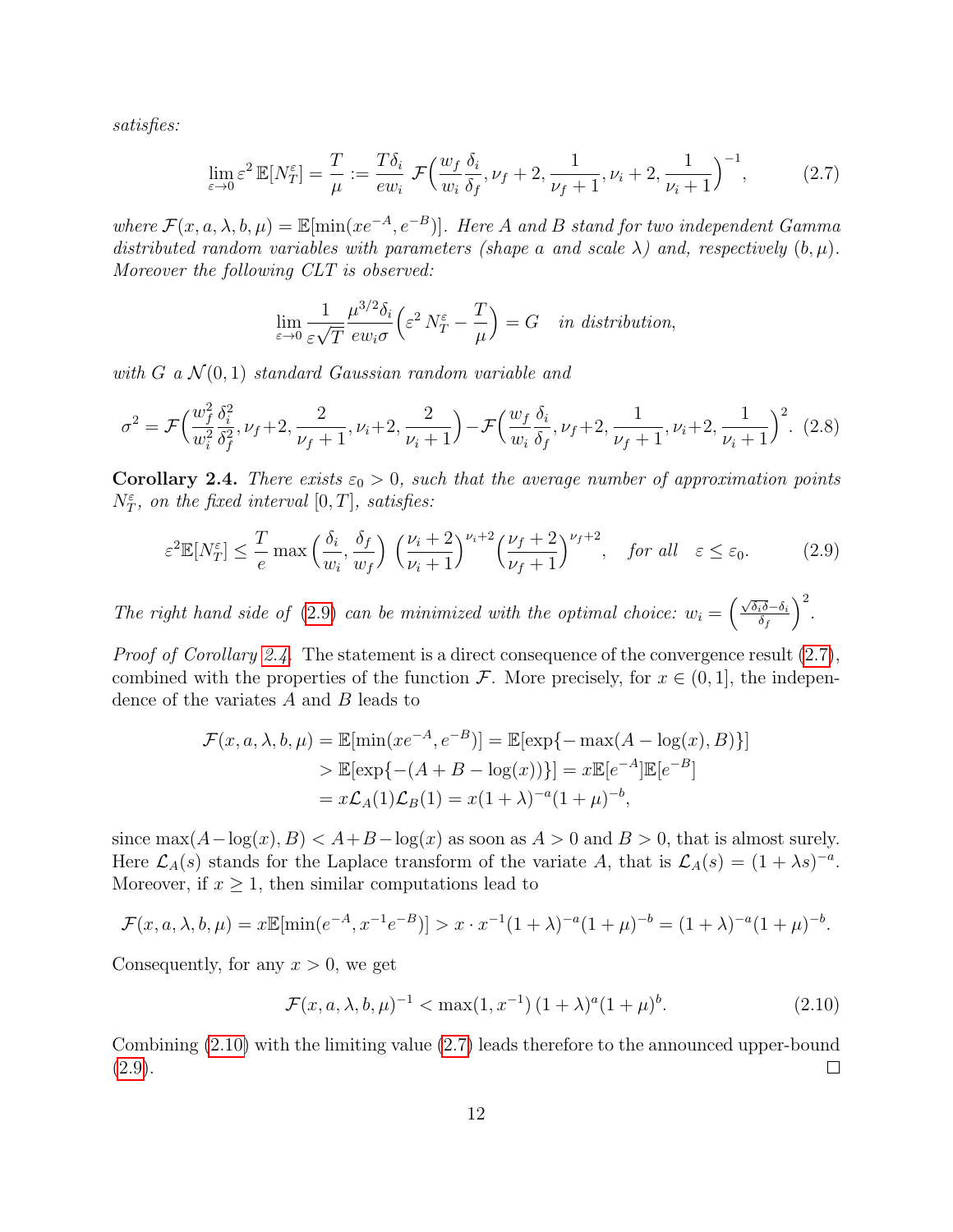Proof of Theorem [2.3.](#page-10-0) The structure of the proof is similar to Theorem [1.2.](#page-4-3) First we replace the paths of the Bessel process by some other paths with the same distribution. Then, on the new paths, we introduce a skeleton. Finally we count the number of points needed to cover a deterministic time interval  $[0, T]$ .

#### Step 1:  $\varepsilon$ -strong approximation.

Let us consider a Bessel process of non integer dimension  $\delta > 1$ , that is the solution of equation [\(1.1\)](#page-4-0) with initial value  $y \geq 0$ . Let us denote the distribution of the squared process by  $\mathbb{Q}^{\delta, y^2}$ . We recall that the dimension can be decomposed as follows:  $\delta = \delta_i + \delta_f$  where  $\delta_i = |\delta|$ . Using the identity in law pointed out by Shiga and Watanabe [\[SW73\]](#page-23-9), we obtain:

<span id="page-12-0"></span>
$$
\mathbb{Q}^{\delta, y^2} = \mathbb{Q}^{\delta_i, y^2} \star \mathbb{Q}^{\delta_f, 0},\tag{2.11}
$$

where  $\star$  stands for the convolution of the probability distributions. Thus, by introducing two independent Bessel processes  $\overline{Z}$  and  $\widehat{Z}$ , one of integer dimension  $\delta_i$  starting in y:  $(\overline{Z}_t(y))_{t>0}$ , and the other of non integer dimension  $\delta_f$ , starting in 0:  $(\widehat{Z}_t(0))_{t\geq0}$  (when the starting value is equal to 0, we shall drop the dependence for notational simplicity), then [\(2.11\)](#page-12-0) leads to the identity

<span id="page-12-1"></span>
$$
(Z_t^{\delta,y})_{t\geq 0} \stackrel{(d)}{=} \left(\overline{Z}_t(y)^2 + \widehat{Z}_t(0)^2\right)_{t\geq 0}^{1/2} =: \left(\overline{Z}_t(y)^2 + \widehat{Z}_t^2\right)_{t\geq 0}^{1/2}.\tag{2.12}
$$

Bessel processes with integer dimension  $\delta_i$  play an important role since they can be represented as the norm of the  $\delta_i$ -dimensional Brownian motion. We just note that the standard Brownian motion  $(W_t)$  is rotational invariant and moreover:

<span id="page-12-2"></span>
$$
(W_t)_{t\geq 0} = \left(\Theta_t \cdot \|W_t\|\right)_{t\geq 0},\,
$$

where  $(\Theta_t)_{t>0}$  is a continuous stochastic process valued in the unitary sphere  $\mathcal{S}^{\delta_i}$ , independent of  $(\|W_t\|)_{t\geq0}$ . We fix  $\Theta_0 = 0$  (not continuous for  $t = 0$ ) and observe that  $\Theta_t$  is uniformly distributed at any fixed time  $t > 0$ .

Let us denote  $y = (y, 0, \dots, 0) \in \mathbb{R}^{\delta_i}$ . We deduce that

$$
(\overline{Z}_t(y))_{t\geq 0} \stackrel{(d)}{=} \left\| \underline{y} + \Theta_t \|W_t\| \right\|_{t\geq 0} = \left(y^2 + 2y \,\pi_1(\Theta_t) \|W_t\| + \|W_t\|^2\right)_{t\geq 0}^{1/2},\tag{2.13}
$$

where  $\pi_1$  corresponds to the projection on the first coordinate. Combining [\(2.12\)](#page-12-1) and [\(2.13\)](#page-12-2) leads to

$$
(Z_t^{\delta,y})_{t\geq 0} \stackrel{(d)}{=} \mathcal{X}_t := \left(y^2 + 2y\,\pi_1(\Theta_t)\overline{Z}_t + \overline{Z}_t^2 + \widehat{Z}_t^2\right)_{t\geq 0}^{1/2},\tag{2.14}
$$

where the processes  $(\overline{Z}_t)_{t\geq0}$ ,  $(\widehat{Z}_t)_{t\geq0}$  and  $(\Theta_t)_{t\geq0}$  are independent. Using the strong Markov property of the Bessel process, we can propose a more complex identity. If  $s_1$  is a stopping time with respect to the filtration  $\mathcal{F}^{(1)} := (\mathcal{F}_t^{(1)})$  $(t^{(1)})_{t\geq 0}$  induced by  $(W, Z)$  (also denoted in the sequel  $(W^{(1)}, \hat{Z}^{(1)})$  then the conditional distribution of  $(\mathcal{X}_{s_1+t})_{t\geq 0}$  given  $\mathcal{F}_{s_1}$  is identical to the distribution

$$
(\mathcal{X}_t^{(2)})_{t\geq 0} := \left(\mathcal{X}_{s_1}^2 + 2\mathcal{X}_{s_1}\,\pi_1(\Theta_t^{(2)})\overline{Z}_t^{(2)} + (\overline{Z}_t^{(2)})^2 + (\widehat{Z}_t^{(2)})^2\right)_{t\geq 0}^{1/2},
$$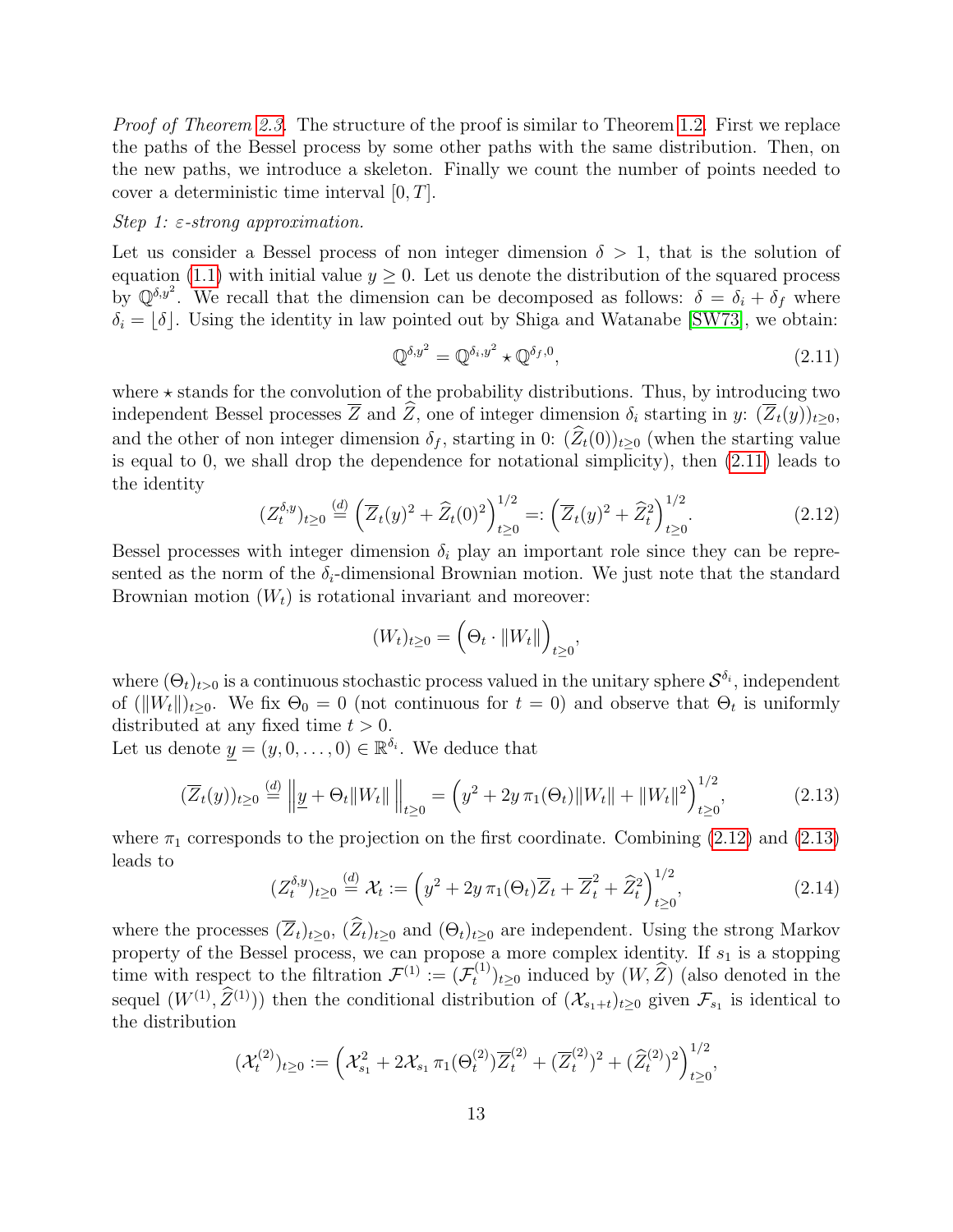where  $((\overline{Z}^{(k)},\widehat{Z}^{(k)},\Theta^{(k)})_{t\geq0})_{k\geq2}$  is a family of independent copies of  $(\overline{Z}^{(1)},\widehat{Z}^{(1)},\Theta^{(1)})_{t\geq0}$ . So we can build a particular stochastic process  $(\mathcal{X}_t)_{t\geq 0}$  combining X (also denoted  $\mathcal{X}^{(1)}$ ) and  $\mathcal{X}^{(2)}$  by the following identity

$$
\overline{\mathcal{X}}_t^{(2)} := \mathcal{X}_t^{(1)} 1_{\{t < s_1\}} + \mathcal{X}_{t-s_1}^{(2)} 1_{\{t \ge s_1\}}, \quad t \ge 0.
$$

Let us note that both  $(\overline{\mathcal{X}}_t)_{t\geq 0}$  and  $(Z_t^{\delta,y})$  $(t<sub>t</sub><sup>0,y</sup>)<sub>t\geq0</sub>$  are identically distributed. Let us go on with the modification of the process. To that end, we denote by  $(\mathcal{F}_t^{(2)})$  $(t^{(2)})_{t\geq 0}$  the filtration generated by the following stochastic processes:  $(W^{(1)}, \tilde{Z}^{(1)})_{t \wedge s_1}$  and  $(W^{(2)}, \tilde{Z}^{(2)})_{(t-s_1)\vee 0}$ . For any  $\mathcal{F}^{(2)}$ stopping time  $s_2 > s_1$ , we can define

$$
\overline{\mathcal{X}}_t^{(3)} := \mathcal{X}_t^{(1)} 1_{\{t < s_1\}} + \mathcal{X}_{t-s_1}^{(2)} 1_{\{s_1 \le t < s_2\}} + \mathcal{X}_{t-s_2}^{(3)} 1_{\{t \ge s_2\}}, \quad t \ge 0,
$$

where  $\mathcal{X}^{(3)}$  is defined by

$$
(\mathcal{X}_t^{(3)})_{t\geq 0} := \left( (\mathcal{X}_{s_2-s_1}^{(2)})^2 + 2\mathcal{X}_{s_2-s_1}^{(2)} \pi_1(\Theta_t^{(3)}) \overline{Z}_t^{(3)} + (\overline{Z}_t^{(3)})^2 + (\widehat{Z}_t^{(3)})^2 \right)_{t\geq 0}^{1/2}.
$$

The procedure continues step by step in this way. For any increasing sequence of stopping time  $(s_n)_{n\geq 1}$ , satisfying  $\lim_{n\to\infty} s_n = +\infty$ , we construct the stochastic process:

<span id="page-13-0"></span>
$$
\overline{\mathcal{X}}_t^{(\infty)} = \mathcal{X}_{t-s_n}^{(n+1)}, \quad \text{if } s_n \le t < s_{n+1}, \tag{2.15}
$$

with the definition

<span id="page-13-1"></span>
$$
(\mathcal{X}_t^{(n+1)})_{t\geq 0} := \left( (\mathcal{X}_{s_n-s_{n-1}}^{(n)})^2 + 2\mathcal{X}_{s_n-s_{n-1}}^{(n)} \pi_1(\Theta_t^{(n+1)}) \overline{Z}_t^{(n+1)} + (\overline{Z}_t^{(n+1)})^2 + (\widehat{Z}_t^{(n+1)})^2 \right)_{t\geq 0}^{1/2}.
$$
 (2.16)

By construction, we observe that  $(\overline{\mathcal{X}}_t^{\infty})$  $\binom{\infty}{t}$ <sub>t</sub><sub>20</sub> and  $(Z_t^{\delta,y})$  $(t^{o,y}_{t})_{t\geq0}$  are identically distributed. Since the definition of the  $\varepsilon$ -strong approximation only depends on the distribution of the stochastic process, it suffices therefore to point out an approximation of  $(\overline{\mathcal{X}}_t^{\infty})$  $_{t}^{\infty}$ <sub>t</sub> $\geq$ <sup>0</sup> in order to prove the statement.

### Step 2: Bessel skeleton

Let us now consider a particular increasing family of stopping times. Let  $w \in ]0,1[$  be a fixed parameter. We define  $\overline{\tau}_n$  (respectively  $\widehat{\tau}_n$ ), the first passage time of the Bessel process  $(\overline{Z}_{t}^{(n)}$  $(t^{(n)})_{t\geq 0}$  (resp.  $(\widehat{Z}_t^{(n)})_{t\geq 0}$ ), through the curved boundary  $\phi_{\delta_i,\varepsilon\sqrt{w_i}}$  (resp.  $\phi_{\delta_f,\varepsilon\sqrt{w_f}}$ ), defined in [\(0.2\)](#page-2-1). We construct a new stopping time  $u_n$  and the associated cumulative time  $s_n$ , as follows:

<span id="page-13-2"></span>
$$
u_n := \overline{\tau}_n \wedge \widehat{\tau}_n \quad \text{and} \quad s_n = s_{n-1} + u_n, \quad n \ge 1,
$$
\n
$$
(2.17)
$$

with the initial value  $s_0 = 0$ . The sequence of stopping times  $(s_n)_{n\geq 0}$  satisfies the conditions developed in the previous paragraph Step 1. We can therefore construct the continuous process  $(\mathcal{X}_t^{\infty})_{t\geq0}$  using  $(2.15)-(2.16)$  $(2.15)-(2.16)$  and the particular sequence  $(s_n)_{n\geq0}$ , just described.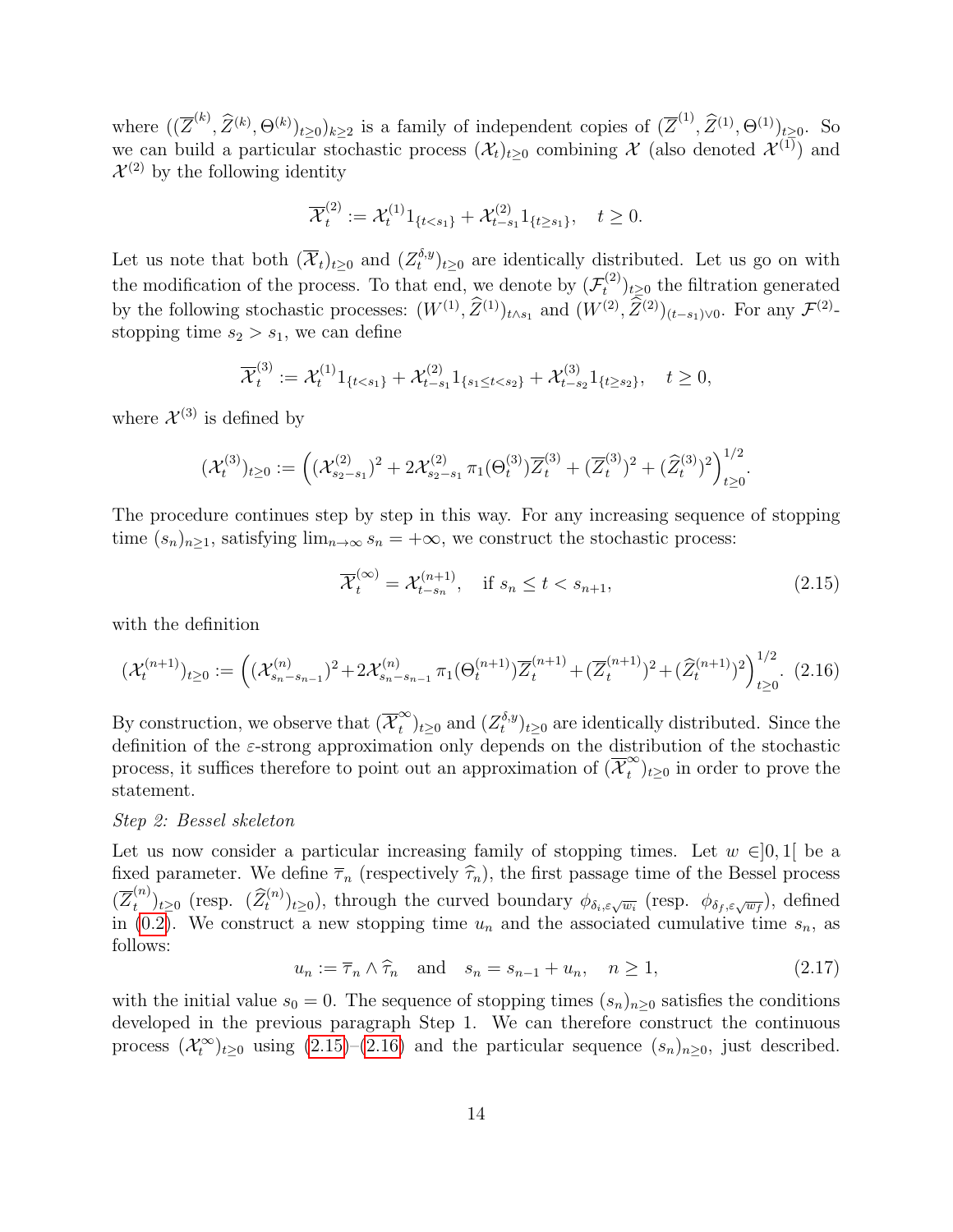Since the maximal value of the curved boundary  $\phi_{\delta,\varepsilon}$  equals  $\varepsilon$ , we can emphasize a crucial upper-bound of the difference  $\mathcal{D}_t^{(n)}$  $t^{(n)}_t:=|\overline{\mathcal{X}}_t^{\infty}-\overline{\mathcal{X}}_{s_n}^{\infty}|$  $\sum_{s_n}^{\infty}$ . For any  $s_n \leq t < s_{n+1}$ ,

$$
\mathcal{D}_{t}^{(n)} = \left| \left( (\mathcal{X}_{s_{n}-s_{n-1}}^{(n)})^{2} + 2\mathcal{X}_{s_{n}-s_{n-1}}^{(n)} \pi_{1}(\Theta_{t}^{(n+1)}) \overline{Z}_{t}^{(n+1)} + (\overline{Z}_{t}^{(n+1)})^{2} + (\widehat{Z}_{t}^{(n+1)})^{2} \right)^{1/2} - \mathcal{X}_{s_{n}-s_{n-1}}^{(n)} \right|
$$
  
=  $\left| \left( (\mathcal{X}_{s_{n}-s_{n-1}}^{(n)} + \pi_{1}(\Theta_{t}^{(n+1)}) \overline{Z}_{t}^{(n+1)})^{2} + (\overline{Z}_{t}^{(n+1)})^{2} (1 - \pi_{1}^{2}(\Theta_{t}^{(n+1)})) + (\widehat{Z}_{t}^{(n+1)})^{2} \right)^{1/2} - \mathcal{X}_{s_{n}-s_{n-1}}^{(n)} \right|.$ 

Let us consider a and b two non negative numbers, then for any  $x \in \mathbb{R}$ , we have  $|\sqrt{\ }$ der a and b two non negative numbers, then for any  $x \in \mathbb{R}$ , we have  $|\sqrt{a+b-x}| \leq$ | √  $|\overline{a} - x| + \sqrt{b}, \sqrt{a+b} \leq$ √  $\overline{a} + \sqrt{b}$  and finally  $||a + b| - |a|| \leq |b|$ . Applying to the previous expression of  $\mathcal{D}_t^{(n)}$  $t^{(n)}$ , we obtain

$$
\mathcal{D}_{t}^{(n)} \leq \left| |\mathcal{X}_{s_{n}-s_{n-1}}^{(n)} + \pi_{1}(\Theta_{t}^{(n+1)}) \overline{Z}_{t}^{(n+1)}| - \mathcal{X}_{s_{n}-s_{n-1}}^{(n)} \right| + \sqrt{w_{i}\varepsilon^{2} + w_{f}\varepsilon^{2}}
$$
  

$$
\leq |\pi_{1}(\Theta_{t}^{(n+1)}) \overline{Z}_{t}^{(n+1)}| + \varepsilon \sqrt{w_{i} + w_{f}} \leq \varepsilon(\sqrt{w_{i}} + \sqrt{w_{i} + w_{f}}) = \varepsilon.
$$

The last equality is a consequence of the particular relation between  $w_i$  and  $w_f$  introduced in [\(2.6\)](#page-9-0). We deduce therefore that the stochastic process defined by  $\hat{y}_t = \sum_{n\geq 0} \overline{\mathcal{X}}_{s_n}^{\infty}$  $\sum_{s_n}^{\infty} 1_{\{s_n \le t < s_{n+1}\}},$ is an  $\varepsilon$ -strong approximation of the Bessel paths (see Definition [0.1\)](#page-2-2). In order to prove the statement of Theorem [2.3,](#page-10-0) it suffices to check that  $(y_t^{\varepsilon})_{t\geq0}$  defined in the statement and  $(\widehat{y}_t)_{t\geq0}$ , are identically distributed. Let us therefore describe the joint distribution of  $(u_n)_{n\geq 1}$ ,  $(s_n)_{n\geq 0}$ and  $(\overline{\mathcal{X}}_{s_n}^{\infty})$  $(\alpha_{s_n}^{\infty})_{n\geq 1}=(\mathcal{X}_{s_n-}^{(n)})$  $s_n^{(n)}$ ,  $s_{n-s_{n-1}}^{(n)}$  and compare it to the Bessel skeleton.

- Using the definition of the stopping times  $u_n$  in [\(2.17\)](#page-13-2), we observe that  $(u_n)_{n>0}$  is a sequence of independent and identically distributed random variables. Moreover, on one hand, the distribution of the first passage time  $\overline{\tau}_n$  is identical to that of  $\frac{\varepsilon^2 w_i}{\delta_i}$  $\frac{\partial u_i}{\partial i} e^{1-A^{(i)}},$ where  $A^{(i)}$  stands for a Gamma distributed r.v of parameters  $\nu_i + 2$  and  $1/(\nu_i + 1)$  (see for instance [\[DH17\]](#page-23-11)). On the other hand,  $\hat{\tau}_n$  and  $\frac{\varepsilon^2 w_f}{\delta_f}$  $\frac{d^2w_f}{\delta_f}e^{1-A^{(f)}}$  are identically distributed. Here  $A^{(f)}$  corresponds to Gamma distributed r.v. with parameters  $\nu_f+2$  and  $1/(\nu_f+1)$ . The stopping time  $u_n$  is the minimum of these two first passage times and matches the stopping time  $u_n^{\varepsilon}$  introduced in Algorithm (BeS)<sup>w</sup>. Consequently  $(s_n)_{n\geq 0}$  and  $(s_n^{\varepsilon})_{n\geq 0}$ are identically distributed.
- Let us now describe the sequence  $(\mathcal{X}_{s_n}^{(n)})$  $s_n^{(n)}$ <br> $s_{n-s_{n-1}}$ )<sub>n≥1</sub>. It is defined recursively by [\(2.16\)](#page-13-1). In this equation, we need to know the value of three random variables:  $\Theta_{u_n}$ ,  $\overline{Z}_{u_n}^{(n)}$  $\frac{u}{u_n}$ ,  $\widehat{Z}_{u_n}^{(n)}$ . Since  $u_n$  is only linked to stopping times defined on the processes  $\overline{Z}^{(n)}$  and  $\widehat{Z}^{(n)}$ , which are independent from  $\Theta$ , and since  $\Theta_t$  is uniformly distributed for any  $t > 0$ , we obtain that  $\Theta_{u_n}$  is uniformly distributed on the sphere and independent of both  $\overline{Z}_{u_n}^{(n)}$  $\tilde{Z}_{u_n}^{(n)}$  and  $\tilde{Z}_{u_n}^{(n)}$ . Moreover the definition [\(2.1\)](#page-7-1) implies to take into account two different cases: either  $u_n = \overline{\tau}_n < \widehat{\tau}_n$  or  $u_n = \widehat{\tau}_n < \overline{\tau}_n$ . In the first case, we have, on the event  $u_n = t$ ,  $\overline{Z}_{u_n}^{(n)} = \phi_{\delta_i, \varepsilon \sqrt{w_i}}(t)$  and the distribution of  $\widehat{Z}_{u_n}^{(n)}$  corresponds to  $(\text{CD})_{\alpha_f, \beta_f}^{2t}$  as announced in Lemma [2.1:](#page-8-2) a Bessel process conditioned not to have reach a curved boundary. In the second case, we observe the reverse situation: on the event  $u_n = t$ ,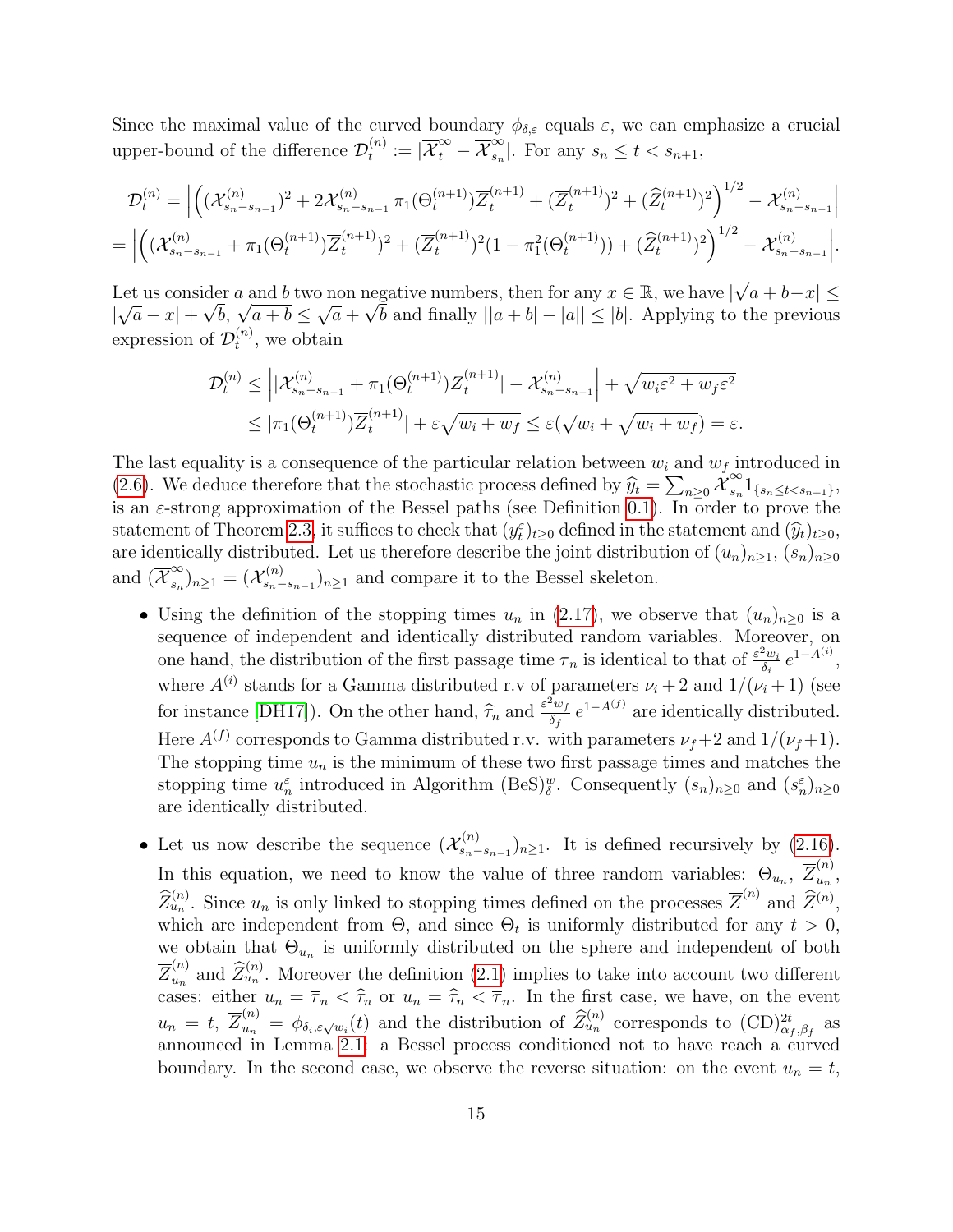$\widehat{Z}_{u_n}^{(n)} = \phi_{\delta_f, \varepsilon \sqrt{w_f}}(t)$  and the distribution of  $\overline{Z}_{u_n}^{(n)}$  $\binom{n}{u_n}$  corresponds to  $(\text{CD})^{2t}_{\alpha_i,\beta_i}$  as announced in Lemma [2.1.](#page-8-2) To sum up,

$$
(\Theta_{u_n}, \overline{Z}_{u_n}^{(n)}, \widehat{Z}_{u_n}^{(n)}) \stackrel{(d)}{=} (V_n, \mathcal{Y}, \mathcal{Z}),
$$

where  $V_n$ ,  $\mathcal Y$  and  $\mathcal Z$  correspond to the variables introduced in Algorithm (BeS) $_{\delta}^w$ . Due to [\(2.16\)](#page-13-1), we deduce quite easily that  $(y_t^{\varepsilon})_{t\geq0}$  and  $(\widehat{y}_t)_{t\geq0}$  are identically distributed.<br>We conclude that  $(y_t^{\varepsilon})$  is an  $\widehat{\varepsilon}$  strong approximation of the Bossel paths. We conclude that  $(y_t^{\varepsilon})_{t\geq 0}$  is an  $\varepsilon$ -strong approximation of the Bessel paths.

Step 3: Number of points necessary to cover the time interval  $[0, T]$ .

The arguments for the description of the number of points have already been introduced in the proof of Theorem [1.1.](#page-4-1) We introduce  $(\widehat{N}_t)_{t\geq0}$  a Poisson process with independent and identically distributed arrivals  $(M_n)_{n\geq 1}$  where

$$
M_n = \left(\frac{w_i}{\delta_i} e^{1 - A_n^{(i)}}\right) \wedge \left(\frac{w_f}{\delta_f} e^{1 - A_n^{(f)}}\right),
$$

with  $A^{(i)}$  and  $A^{(f)}$  defined in Algorithm (BeS)<sup>w</sup>. We denote  $\mu = \mathbb{E}[M_1]$ . The classical asymptotic result holds:

$$
\lim_{t \to \infty} \frac{\mathbb{E}[\hat{N}_t]}{t} = \frac{1}{\mu} = \frac{\delta_i}{ew_i} \mathcal{F} \Big( \frac{w_f}{w_i} \frac{\delta_i}{\delta_f}, \nu_f + 2, \frac{1}{\nu_f + 1}, \nu_i + 2, \frac{1}{\nu_i + 1} \Big)^{-1},\tag{2.18}
$$

where  $\mathcal F$  is defined in the statement of Theorem [2.3.](#page-10-0) The mean of  $M_1$  plays an important role in the limit so do the variance for the confidence interval. Due to the scaling property of the Gamma distribution, we notice that  $\text{Var}(M_1) = \frac{e^2 w_i^2}{\delta_i^2} \sigma^2$ , where  $\sigma^2$  is defined by [\(2.8\)](#page-11-4). The central limit theorem, applied in the counting process context, leads to

$$
\lim_{t \to \infty} \sqrt{\frac{t \mu^3 \delta_i^2}{e^2 w_i^2 \sigma^2}} \left(\frac{\widehat{N}_t}{t} - \frac{1}{\mu}\right) = G \text{ in distribution,}
$$

where G is a  $\mathcal{N}(0;1)$  standard Gaussian variate. Let us observe that the number of approximation points  $N_T^{\varepsilon}$  is directly linked in distribution to the Poisson process just defined. More  $\frac{d}{dx}$   $\widehat{N}_{\frac{T}{\varepsilon^2}}$ , which gives directly the statement: the limit with respect to exactly, we have  $N_{T}^{\varepsilon}$ the time variable is replaced by the limit with respect to the parameter  $\varepsilon$ .  $\Box$ 

## 3 Related processes and numerical illustration

### 3.1 Numerics: Bessel processes

Let us first illustrate the strong approximation of Bessel processes. We choose to observe the paths on some given time interval  $[0, T]$ . In particular, we are able to present a Bessel skeleton and the corresponding upper and lower bounds for some small precision value  $\varepsilon$ .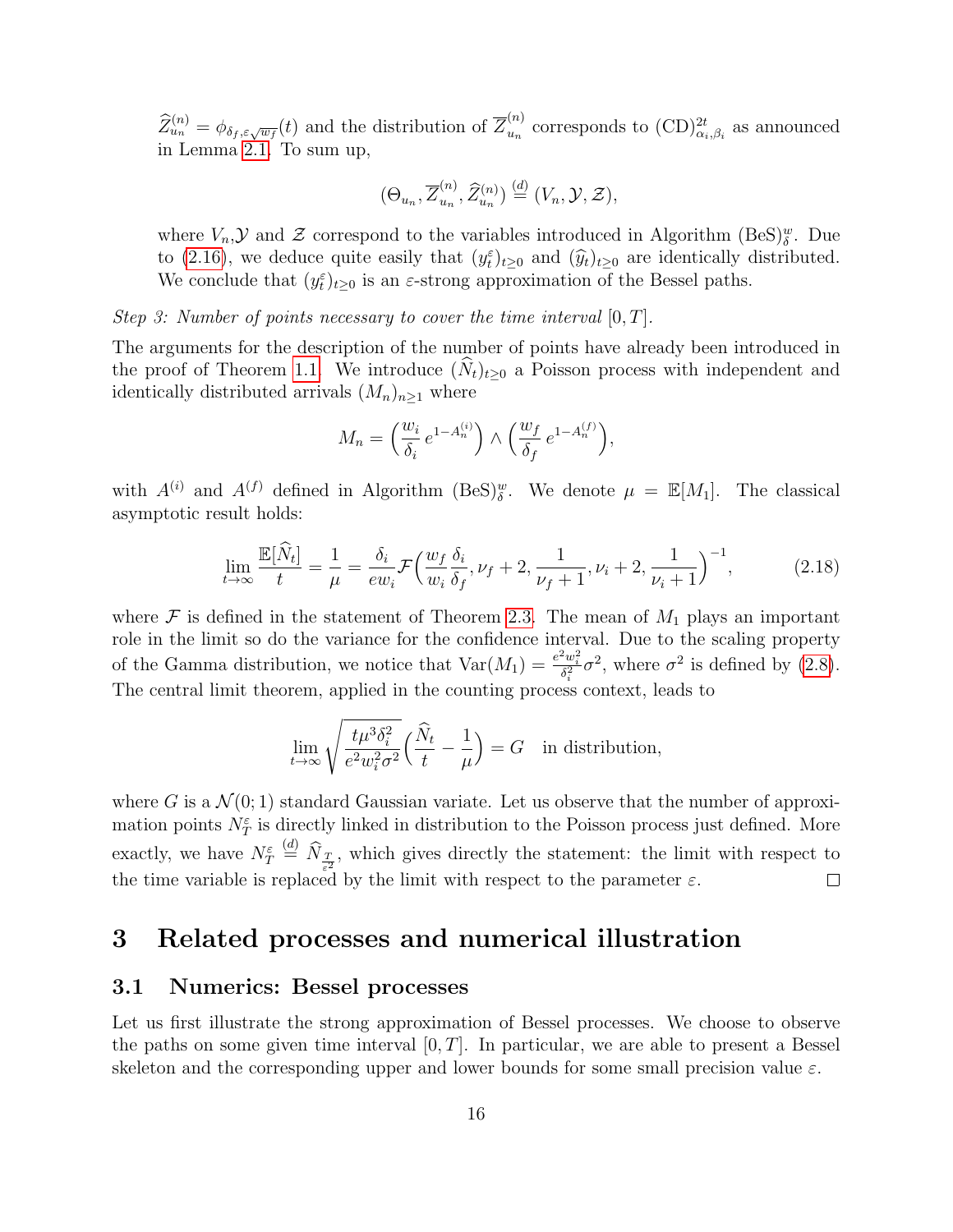

<span id="page-16-0"></span>Figure 2: A trajectory of a Bessel process either of dimension 10 (left) or of dimension 2 (right) represented by its squeleton (crosses) and the lower and upper almost sure bounds on  $[0, 1]$  with  $y_0 = 0.5, \varepsilon = 0.2$ 

In Figure [2,](#page-16-0) the skeletons correspond for instance to a Bessel process either of dimension 10 or of dimension 2. As we can observe, the variations of the skeleton when time elapses are obviously smaller than the limit  $\varepsilon$  chosen for the approximation. We can interpret this as: even if the maximal size of the spheroids corresponds to this specific value  $\varepsilon$ , the difference between the values of two successive points of the Bessel skeleton is not often near to the maximum. Indeed the spheroid is applied to the  $\delta$ -dimensional Brownian motion in a first step, and then, in a second step, a random projection is applied, see the algorithm  $(BeS)_{\delta}$ for integer dimensions. So denoting by  $\tau$  the first Brownian exit time of the spheroid [\(0.2\)](#page-2-1) and by  $p<sub>\tau</sub>$  its probability density function, we can compute the following average size

$$
\mathbb{E}[\phi_{\delta,\varepsilon}(\tau)] = \int_0^{\frac{e\varepsilon^2}{\delta}} \phi_{\delta,\varepsilon}(t) p_\tau(t) dt = \int_0^{\frac{e\varepsilon^2}{\delta}} \sqrt{\delta t \ln\left(\frac{e\varepsilon^2}{\delta t}\right)} \frac{1}{t\Gamma(\delta/2)} \left(\frac{\delta^2 t}{2e\varepsilon^2} \ln\left(\frac{e\varepsilon^2}{\delta t}\right)\right)^{\delta/2} dt
$$
  
=  $\varepsilon \frac{\sqrt{e}}{\Gamma(\delta/2)} \left(\frac{\delta}{2}\right)^{\delta/2} \int_0^1 \frac{1}{u} \left(u \ln\frac{1}{u}\right)^{(\delta+1)/2} du =: \varepsilon \eta(\delta).$ 

We can evaluate this last integral

$$
\int_0^1 \frac{1}{u} \left( u \ln \frac{1}{u} \right)^{(\delta + 1)/2} du = \left( \frac{2}{\delta + 1} \right)^{\frac{\delta + 3}{2}} \Gamma \left( \frac{\delta + 3}{2} \right),
$$

and by using the properties of the Gamma function obtain the explicit form:

$$
\eta(\delta) = \sqrt{2\pi e} \frac{\Gamma(\delta)}{\left[\Gamma\left(\frac{\delta}{2}\right)\right]^2} \frac{\delta^{\frac{\delta}{2}}}{(\delta+1)^{\frac{\delta+1}{2}}} 2^{1-\delta}.
$$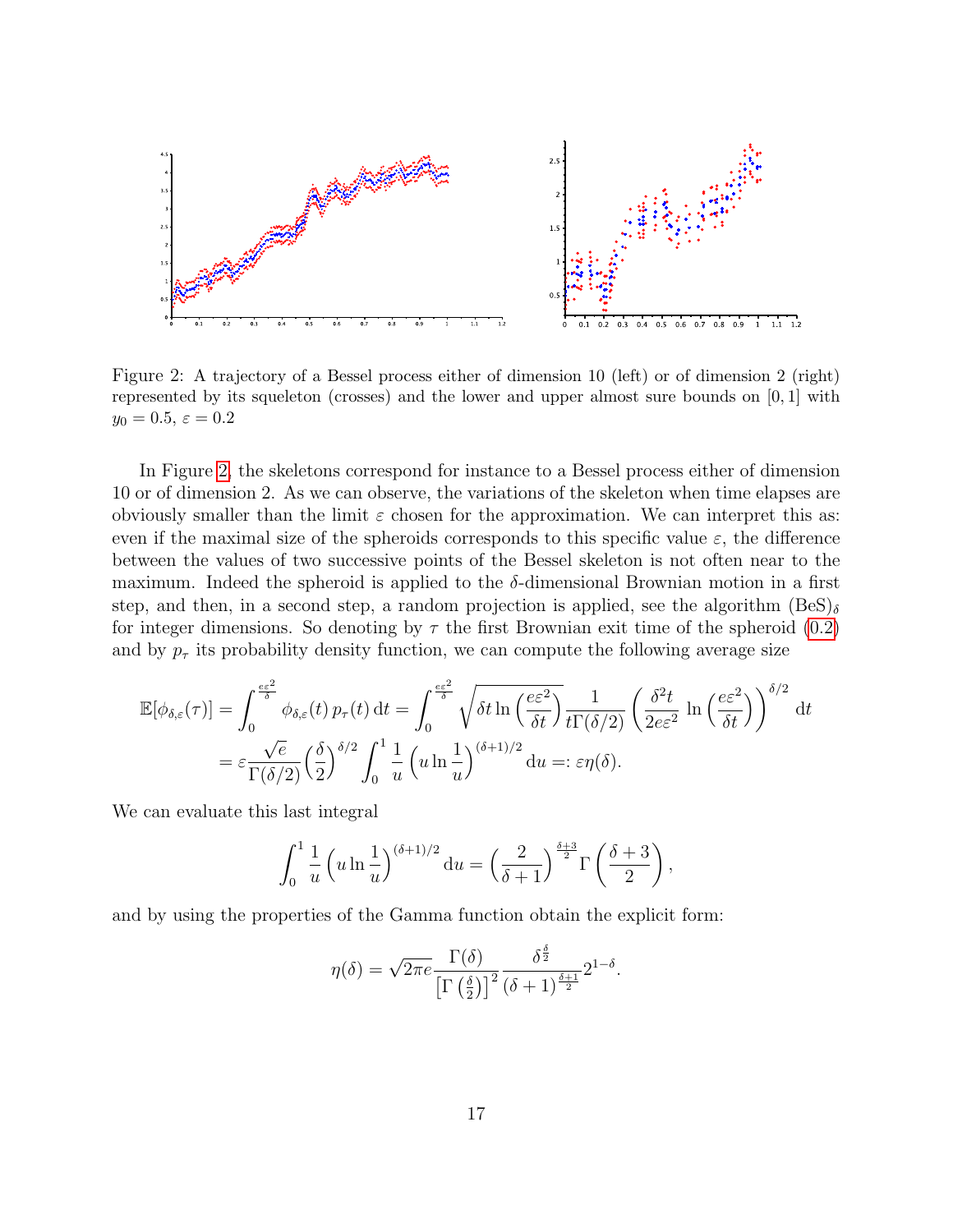The average is obviously proportional to  $\varepsilon$  and the constant  $\eta(\delta)$  can be evaluated easily. We can observe that  $\eta$  is a non decreasing function of the dimension  $\delta$  on the interval  $[2, +\infty)$  starting with an estimated value  $\eta(2) = 0.7953$ . This function is represented on the opposite figure. Let us note that for high dimensions the average size  $\mathbb{E}[\phi_{\delta,\varepsilon}(\tau)]$  is close to  $\varepsilon$ , which is the optimal size for the strong approximation procedure.



On the one hand, the increments of the Bessel skeleton depend on the Brownian exit time of the spheroid. On the other hand, they are also strongly related to the projection on the first coordinate of a random variable V uniformly distributed on the sphere of dimension  $\delta$ :  $\pi_1(V)$ . For  $\delta > 2$ , using the spherical coordinates, we obtain

$$
\mathbb{E}[|\pi_1(V)|] = \frac{2^{\delta}}{(\delta - 1)(2\pi)^{\delta/2}} \left( \int_0^\infty r^{\delta - 1} e^{-\frac{r^2}{2}} dr \right) \times \prod_{k=0}^{\delta - 3} W_k,\tag{3.1}
$$

where  $W_k$  stands for Wallis' integrals  $W_n := \int_0^{\pi/2} \sin^n(x) dx$ . Let us note that the integral appearing in [\(3.1\)](#page-17-0) can be related to the moments of a standard Gaussian variate. We deduce that

$$
\int_0^\infty r^{2k} e^{-\frac{r^2}{2}} dr = \sqrt{\frac{\pi}{2}} \frac{(2k)!}{2^k k!}
$$

and

$$
\int_0^\infty r^{2k+1} e^{-\frac{r^2}{2}} \, \mathrm{d}r = 2^k k!.
$$

We can therefore compute the average size of the projection which of course depends on the dimension. Let us just note that the particular dimension  $\delta = 2$  leads to  $\mathbb{E}[|\pi_1(V)|] = \frac{2}{\pi} \approx 0.6366$ . The opposite figure gives this dependence: for large dimensions the projection procedure reduces the difference between two successive points of the skeleton.

<span id="page-17-0"></span>

We notice that this reduction is not too strong, for  $\delta = 20$  for instance the reduction corresponds to a division by 5.

The efficiency of the approximation is deeply related to the number of spheroids used to cover the time interval  $[0, T]$ . Theorem [1.1](#page-4-1) (Central Limit Theorem) points out the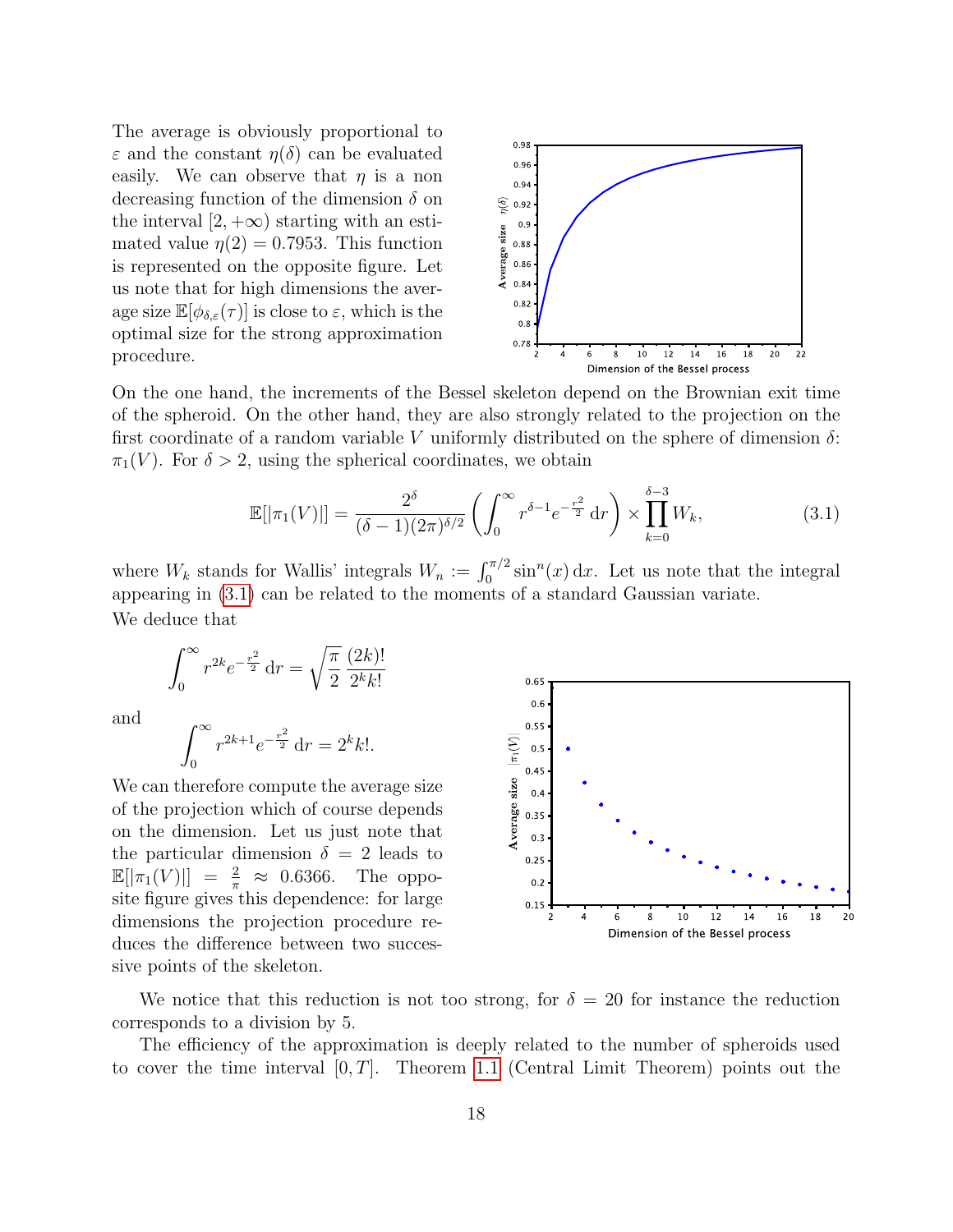asymptotic result as  $\varepsilon$  tends to 0 for Bessel processes with integer dimensions. Numerical experiments permit to obtain an histogram of the number of points for the generation of 10 000 skeletons, see Figure [3.](#page-18-0)



<span id="page-18-0"></span>Figure 3: Histogram of the number of points  $N_T^{\varepsilon}$  for a sample of Bessel processes of dimension 2 (left) or dimension 20 (right) observed on the time interval [0, 3] with  $y_0 = 0.5$ ,  $\varepsilon = 0.05$ , sample size 10 000.

A characteristic of the asymptotic behaviour is the mean number of spheroids necessary to cover some time interval  $[0, T]$ . We propose here to estimate it by using an empirical mean issued from a sample of 1 000 trajectories. As already mentioned, we observe a dependence with respect to the Bessel dimension, the number of spheroids used by the algorithm increases as  $\delta$  increases. Figure [4](#page-19-0) emphasizes that this dependence looks linear. Moreover the estimation of the average permits to illustrate the asymptotic linear dependence with respect to the parameter  $1/\varepsilon^2$ , here  $\varepsilon$  stands for the accuracy of the strong approximation.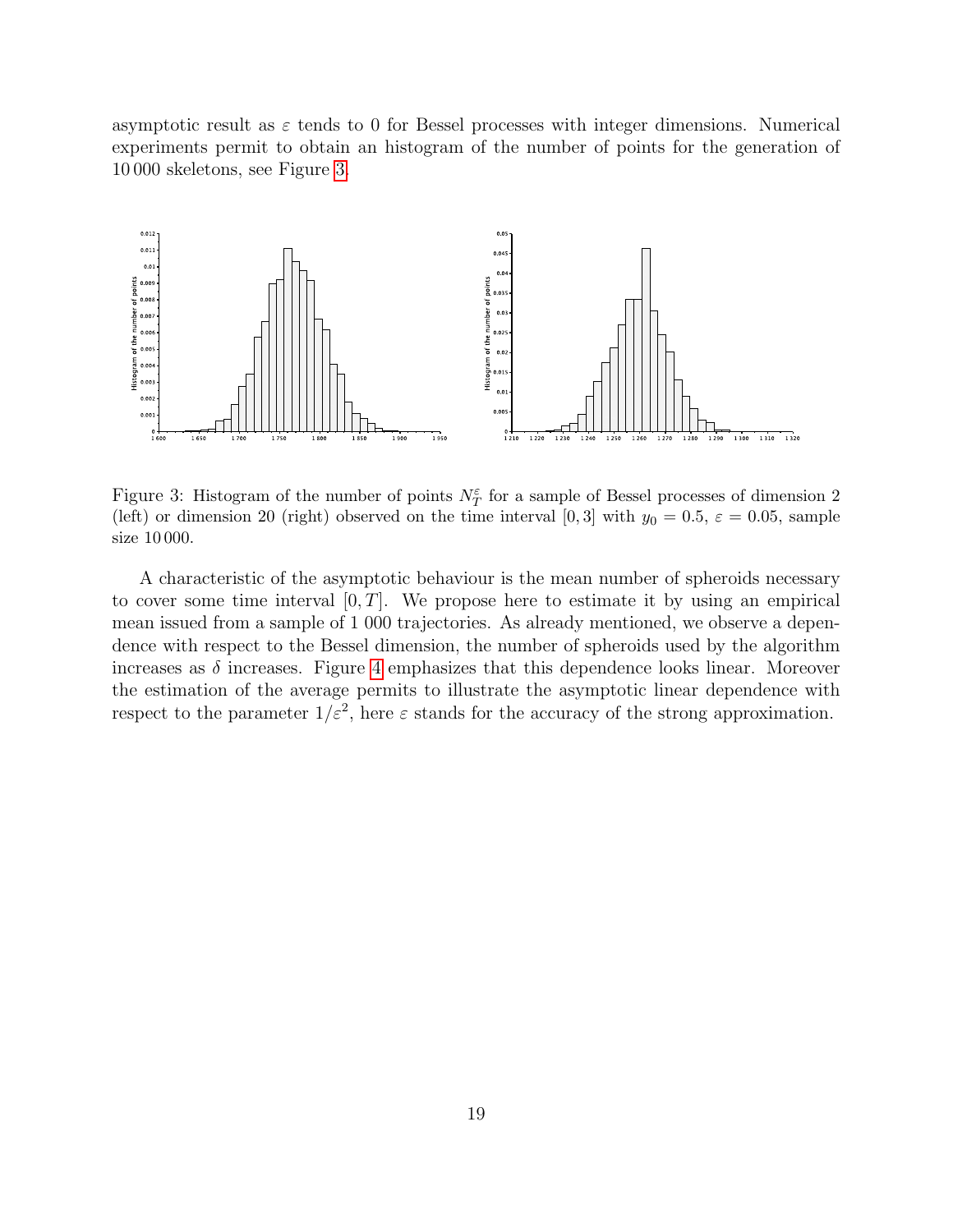

<span id="page-19-0"></span>Figure 4: Average number of skeleton points on the time interval [0, 1] versus the dimension of the Bessel process (left, with  $\varepsilon = 0.05$ ) or versus the parameter  $1/\varepsilon^2$  (right) with  $y_0 = 0.5$  and a sample size for the computation of the empirical mean 1 000.

In order to completely illustrate the strong approximation of the Bessel processes, let us consider numerical experiments for non integer dimensions. In this case, Algorithm  $(BeS)_{\delta}^w$ permits to generate the Bessel skeletons. Of course, due to the decomposition related to Shiga-Watanabe's property, we need to observe both a sequence of spheroids for the Bessel process corresponding to the integer part of the dimension and a sequence of spheroids for the fractional part. That's why it is reasonable to see a large number of skeleton points in order to approximate the paths. For instance, for a Bessel process of dimension  $\delta = 2.2$ , the average of this random number represented by the histogram of Figure [5](#page-20-0) (left) is about 68 130 while the average in the particular  $d = 2$  dimension (Figure [3](#page-18-0) – left) is approximately equal to 1767. This sharp increase strongly depends on the value of the parameter w which determines the size of the spheroids of both the integer and fractional part of the algorithm. The challenge is therefore to obtain a balanced repartition. The optimal choice of the parameters  $(w_i, w_f)$ , is therefore to obtain a balanced repartment. The optimal choice of the parameters  $(w_i, w_f)$ ,<br>satisfying the identity  $w_f + 2\sqrt{w_i} = 1$ , is illustrated by different numerical experiments in Figure [5](#page-20-0) (right). We observe that this optimal choice depends on the Bessel dimension and can be compared to the heuristic choice suggested in Corollary [2.4](#page-11-1) which is represented by a vertical line in the figure.

### 3.2 Related processes

Several stochastic processes related to the Bessel one play an important role in the finance literature. Here the aim of the discussion is not to present a complete overview of financial models which could be concerned by our approximation procedure but rather to present few examples. Let us first recall the statement of Definition [0.1:](#page-2-2)  $(y_t^{\varepsilon})$  is an  $\varepsilon$ -strong approximation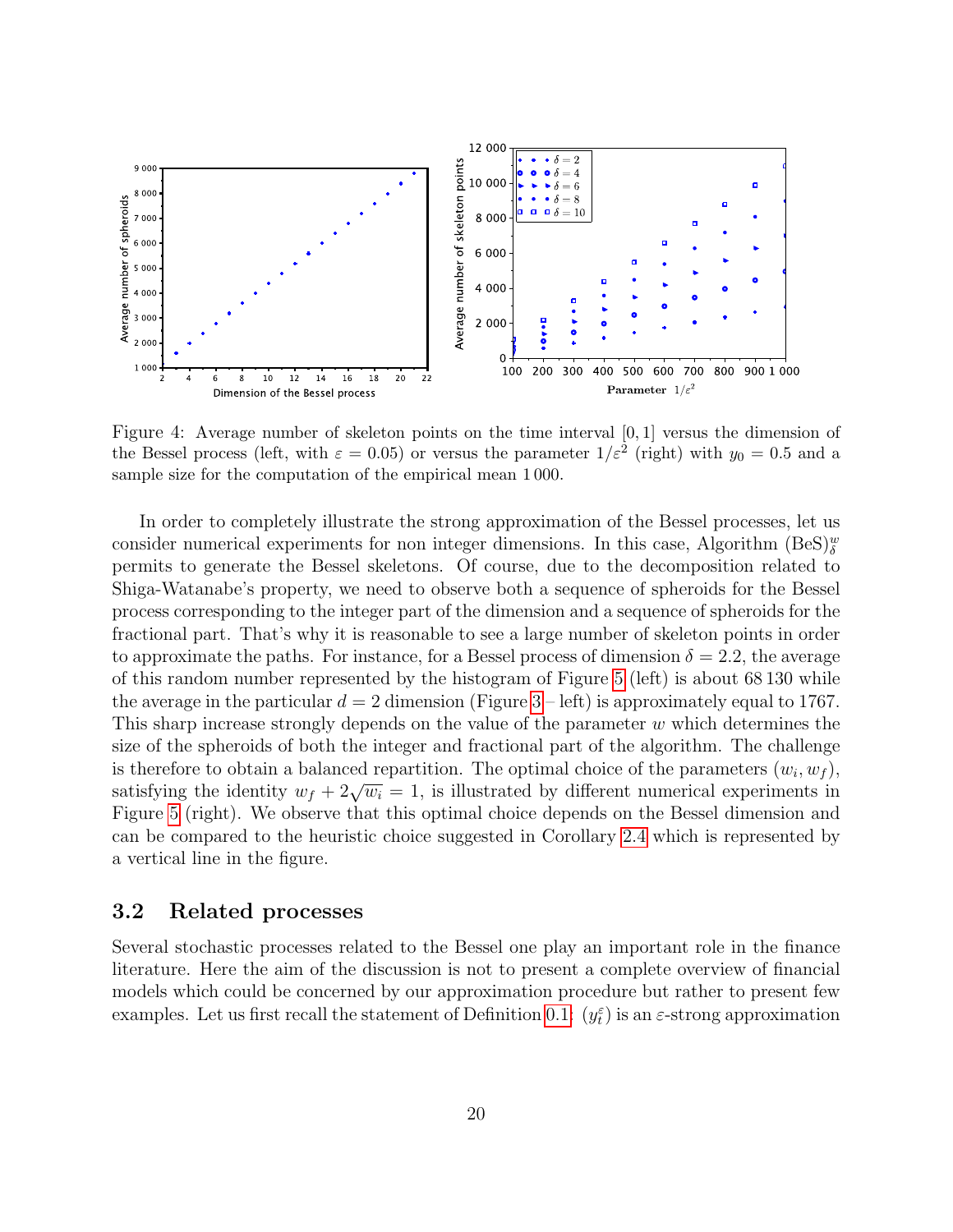

<span id="page-20-0"></span>Figure 5: Histogram of the number of points  $N_T^{\varepsilon}$  for a sample of Bessel processes of dimension 2.2 with  $w_f = 0.5$  and  $w_i = 0.0625$  (left) – Average number of skeleton points (in  $\log_{10}$ -scale) versus the parameter value  $w_i$  (right). Both figures concern paths observed on the time interval [0, 3] with  $y_0 = 0.5$ ,  $\varepsilon = 0.05$ . Sample sizes: 10 000 (left), 1 000 for the empirical mean (right).

of the diffusion process  $(X_t)$  on the fixed time interval  $[0,T]$  if there exists  $(x_t^{\varepsilon})$  satisfying

$$
\sup_{t \in [0,T]} |X_t - x_t^\varepsilon| \le \varepsilon \quad \text{a.s.}
$$

such that  $(y_t^{\varepsilon})$  and  $(x_t^{\varepsilon})$  are identically distributed. Consequently, as a by-product, any approximation of the Bessel path  $(Z_t^{\delta,y})$ <sup>o,y</sup>,  $t \leq T$ ) leads to an approximation of the path  $(Y_t, t \leq T)$  $T_0$ ) defined by

<span id="page-20-1"></span>
$$
Y_t := f(t, Z_{\rho(t)}^{\delta, y}),\tag{3.2}
$$

with  $f: \mathbb{R}_+^2 \to \mathbb{R}$  a continuous function and  $\rho: \mathbb{R}_+ \to \mathbb{R}_+$  a strictly monotonous time change function. Of course the identity [\(3.2\)](#page-20-1) implies a change of accuracy for the approximation and of course a change in the time interval under consideration. This adaptation is rather immediate and permits to handle with a large class of processes. In the family of financial term structure models, we can for instance focus our attention on the square-root process or CIR model (Cox-Ingersoll-Ross). This process appearing in the seminal paper of Cox et al. [\[CIR85\]](#page-23-12) is the object of many studies and is simply defined as the positive solution of

<span id="page-20-2"></span>
$$
dY_t = k(\theta - Y_t) dt + \sigma \sqrt{Y_t} dB_t, \quad Y_0 = x,
$$
\n(3.3)

under the conditions  $k\theta > 0$  and  $\sigma > 0$ . Using stochastic calculus permits to point out that the process Y satisfies (not especially with respect to the same Brownian motion)  $(3.2)$  with

$$
f(t, x) = e^{-kt}x^2
$$
,  $\rho(t) = \frac{\sigma^2}{4k}(e^{kt} - 1)$ ,  $\delta = \frac{4k\theta}{\sigma^2}$  and  $y = \sqrt{x}$ .

Let us note that the coefficients of the diffusion  $(3.3)$  are time-homogeneous. It is possible to extend this family of term structure models to inhomogeneous processes (see, for instance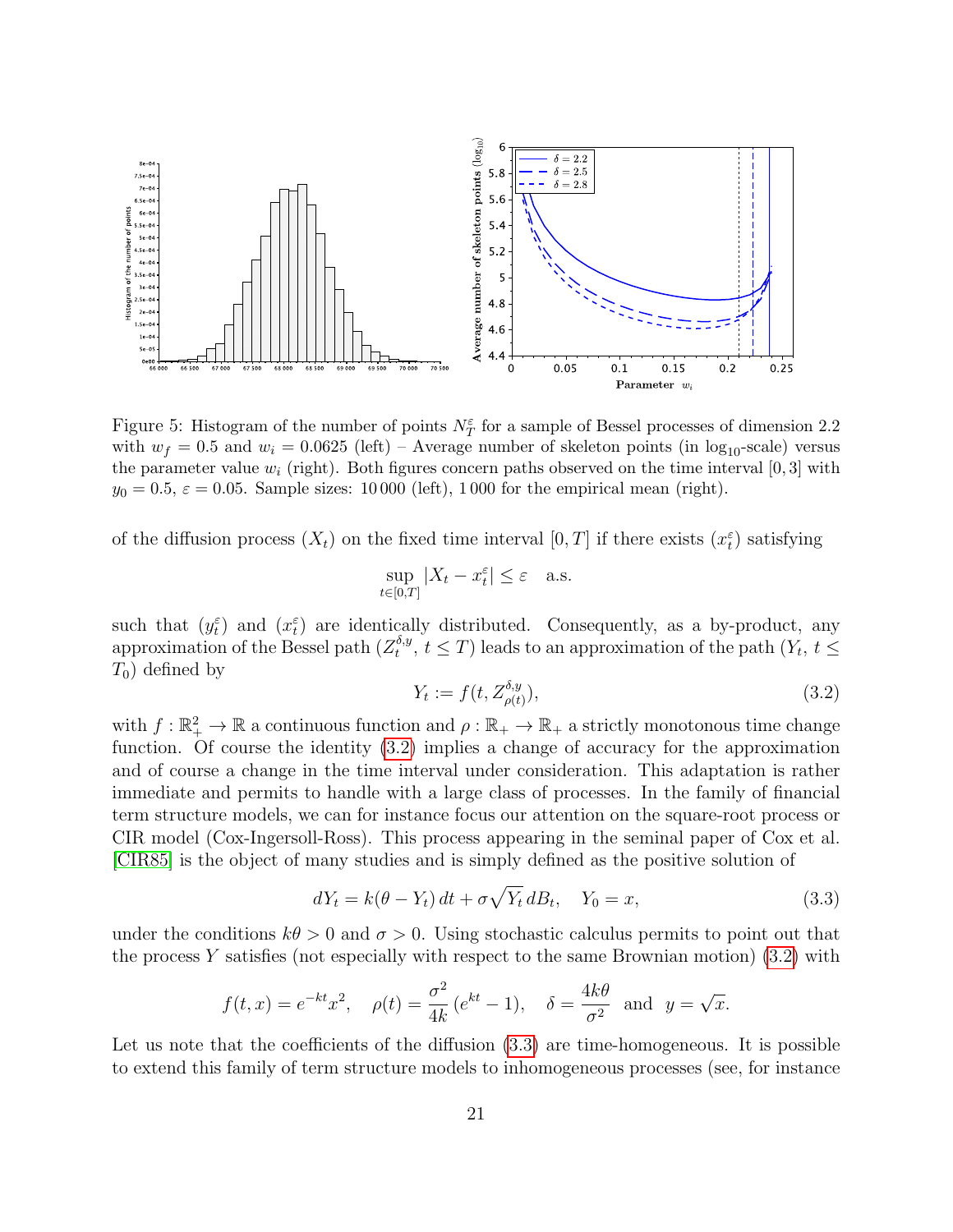[\[JYC09\]](#page-23-13)) solution to

$$
dY_t = (a - \lambda(t)Y_t) dt + \sigma \sqrt{Y_t} dB_t, \quad Y_0 = x,
$$

where  $\lambda$  is a continuous function. We are still able to emphasize a relation like [\(3.2\)](#page-20-1) with the following functions and parameters (see, for instance Theorem 6.3.5.1 in [\[JYC09\]](#page-23-13)):

$$
f(t,x) = \frac{\sigma^2}{4\rho'(t)} x^2, \quad \rho(t) = \frac{\sigma^2}{4} \int_0^t \exp\left\{\int_0^s \lambda(u) \, du\right\} ds, \quad \delta = \frac{4a}{\sigma^2} \text{ and } y = \sqrt{x}.
$$

Both the homogeneous and the inhomogeneous CIR models are related to the squared Bessel process through a time dependent linear transformation. Modelling the volatility in finance actually requires to handle with other process: the CEV model (Constant Elasticity of Variance) which satisfies:

$$
dY_t = Y_t(\mu dt + \sigma Y_t^{\beta} dB_t), \quad t \ge 0, \quad Y_0 = x.
$$

Under particular conditions, the process  $(Y_t)_{t\geq 0}$  satisfies [\(3.2\)](#page-20-1) with  $f(t, x) = e^{\mu t} x^{\alpha}$ ,  $\alpha$  depending on  $\beta$  and being different from the square (see for instance [\[JYC09\]](#page-23-13)). For option pricing in finance, it is therefore of prime interest to simulate precisely trajectories of underlying assets which follow CIR or CEV models. It permits to estimate the prices of derivatives like European options but also paths dependent options like Asian or barrier options.

As already seen, families of stochastic models are directly related to the Bessel process through the identity  $(3.2)$ . If the function f is globally Lipschitz continuous with respect to the space variable then the Bessel  $\varepsilon$ -strong approximation  $(y_t^{\varepsilon})_{t\geq0}$  allows to generate a ε'-approximation of  $(Y_t)_{t\geq0}$  which is given by  $(f(t, y_{\rho(t)}^{\varepsilon}))_{t\geq0}$ , the parameters  $\varepsilon$  and  $\varepsilon'$  being related through the Lipschitz constant and the time interval under consideration.

If the transformation f is not uniformly Lipschitz with respect to the space variable (CIR and CEV models, for instance), then the Bessel  $\varepsilon$ -strong approximation permits to obtain a lower-bound and an upper-bound of any path  $(Y_t)_{t>0}$  depending on  $\varepsilon$ . These bounds imply a precise estimation of path-dependent characteristics and play therefore a crucial role for applications. Let us consider the following example: a CIR model observed on the time interval [0, 2] with the parameters:  $k = 2$ ,  $\theta = 1/3$ ,  $\sigma = 1$  and the starting value  $x = 1$ . It is therefore expressed by  $Y_t = f(t, Z_{\rho(t)}^{\delta, y})$  for all  $t \in [0, 2]$ . Introducing the  $\varepsilon$ -strong approximation of the Bessel process  $(y_t^{\varepsilon})_{t\geq0}$ , based on the Bessel skeleton  $(BeS)_{\delta}$  or  $(BeS)_{\delta}^w$ that is  $((u_n^{\varepsilon}, s_n^{\varepsilon})_{n\geq 1}, (y_n^{\varepsilon})_{n\geq 0})$ , we obtain the almost surely bounds:

$$
f(t, y_{\rho(t)}^{\varepsilon} - \varepsilon) \le Y_t \le f(t, y_{\rho(t)}^{\varepsilon} + \varepsilon), \quad \forall t \in [0, 2],
$$

since the function  $x \mapsto f(t, x)$  is increasing. In Figure [6](#page-22-2) (right), one generation of the upper and lower bounds is represented for any  $t \in {\{\rho^{-1}(s_n)\}}_{n \geq 1} \cap [0,2]$ . The accuracy of the approximation is not uniform since it depends on the value of the process and on the time variable. More precisely, we propose to define the precision variable  $P_{\varepsilon}$  by

$$
P_{\varepsilon} := \sup_{t \in [0,2]} \left| f(t, y_{\rho(t)}^{\varepsilon} + \varepsilon) - f(t, y_{\rho(t)}^{\varepsilon} - \varepsilon) \right|.
$$
 (3.4)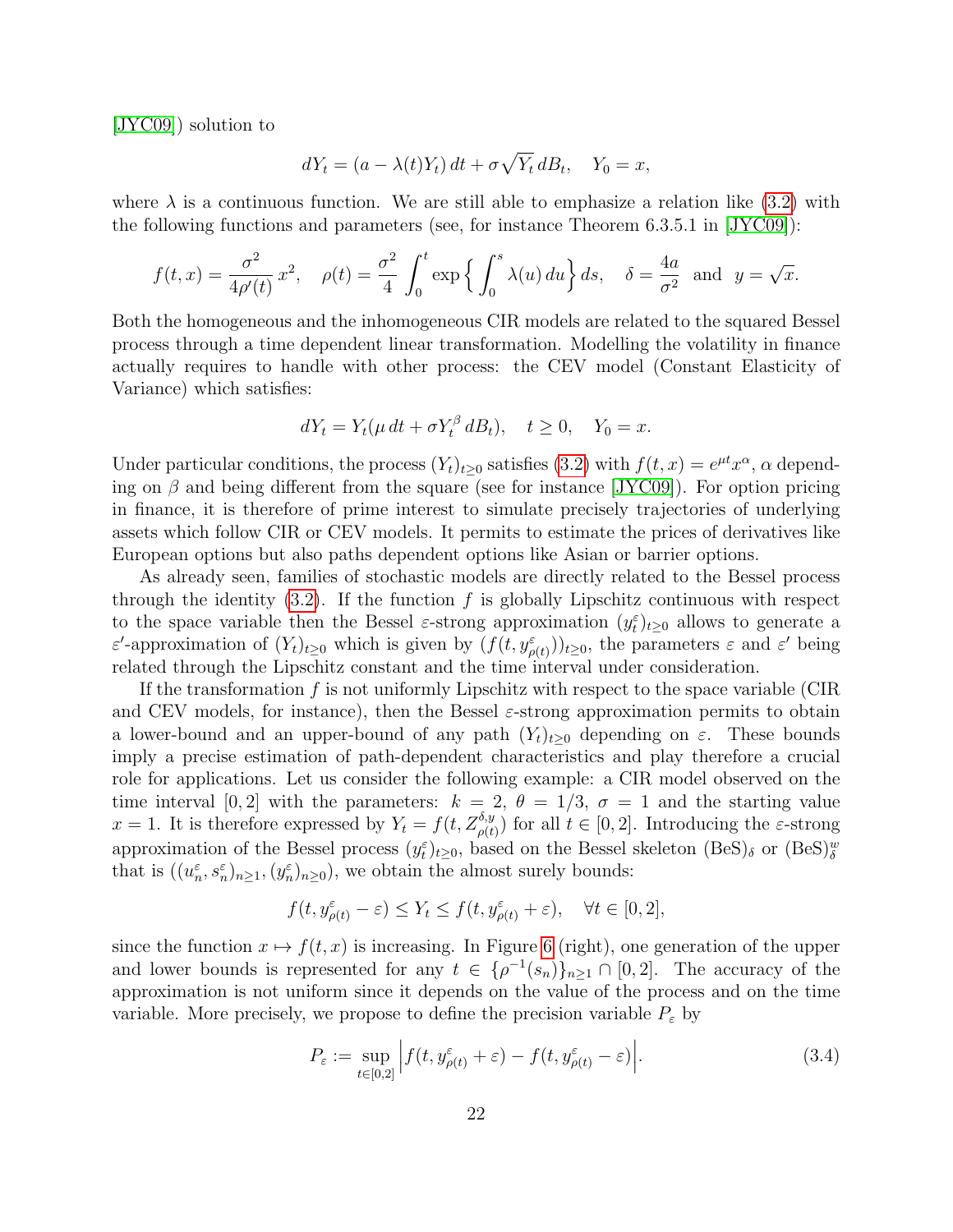Using the explicit expression of the function  $f$  associated with the CIR model, we obtain an explicit expression of the accuracy depending on the Bessel skeleton:

$$
P_{\varepsilon} = 4 \varepsilon \sup \left\{ y_n e^{-2\rho^{-1}(s_n)} \text{ s.t. } s_n \le \rho^{-1}(2) \right\}.
$$

The probability distribution of the ration  $P_{\varepsilon}/\varepsilon$  is represented in Figure [6](#page-22-2) (left): we observe that the accuracy is close to four times the initial condition of the Bessel process.



<span id="page-22-2"></span>Figure 6: Histogram of the precision variable  $P_{\varepsilon}/\varepsilon$  (left) and a generation of bounding points (joined by vertical lines). Both figures concern paths of the CIR model observed on the time interval [0, 2] with  $x = 1$ ,  $k = 2$ ,  $\theta = 1/3$ ,  $\sigma = 1$ . Histogram (left): sample size 10 000 and  $\varepsilon = 0.05$ . Bounding points (right):  $\varepsilon = 0.2$ .

Of course the difference between the lower and upper paths is not uniformly bounded. This accuracy is nevertheless sufficient in many applications but if the challenge is to reach a uniform bound, then we suggest another approach. The key is to let the size of the spheroids used in the Bessel approximation depend on the space variable: the size is no more fixed once for ever and equal to  $\varepsilon$ . Such an approach was presented in detail in [\[DH20\]](#page-23-8) for processes defined by  $Y_t := f(t, B_{\rho(t)})$ , transformations of the time-changed Brownian motion and can be adapted to the Bessel case.

# References

- <span id="page-22-0"></span>[BT95] V. Bally and D. Talay. The Euler scheme for stochastic differential equations: error analysis with Malliavin calculus. Mathematics and Computing in Simulation, 38(1-3):35–41, 1995.
- <span id="page-22-1"></span>[CH13] N. Chen and Z. Huang. Localization and exact simulation of brownian motiondriven stochastic differential equations. Mathematics of Operations Research, 38(3):591–616, 2013.